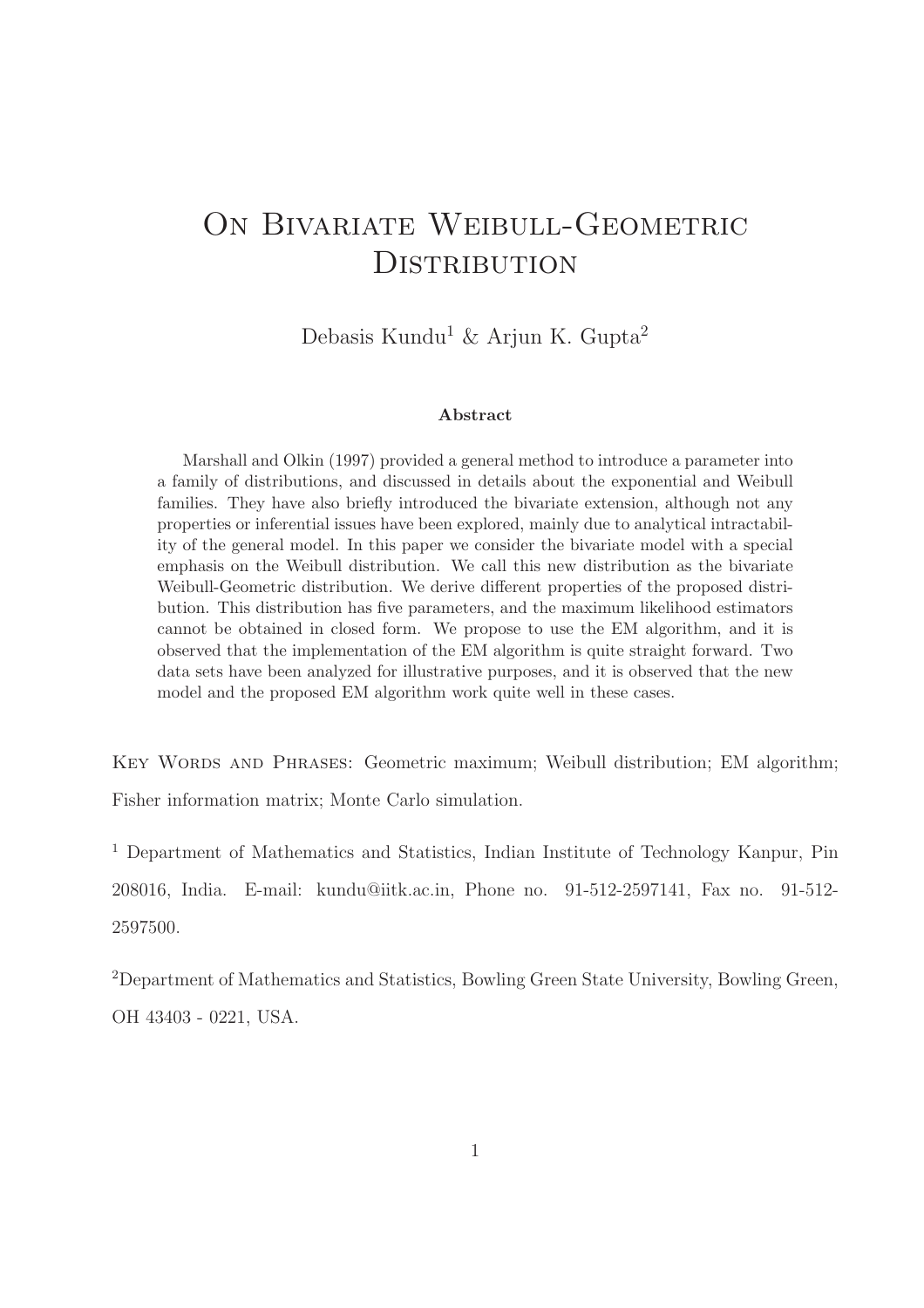### 1 INTRODUCTION

Marshall and Olkin (1997) proposed a method to introduce a parameter in a family of distributions. It induces an extra parameter to a model, hence brings more flexibility. The model has a nice physical interpretation also. They have explored different properties in case of exponential and Weibull distributions. From now on we call them as univariate exponential geometric (UEG) and univariate Weibull geometric (UWG) distributions, respectively. It is observed that the proposed method brings more flexibility to the well known exponential and Weibull models, and it has several desirable properties. Since then extensive work has been done on this method exploring different properties and extending to some other lifetime distributions, see for example Ghitany et al. (2005, 2007), Pham and Li (2007), Barreto-Souza (2012) and the references cited therein.

In the same paper Marshall and Olkin (1997) briefly introduced a bivariate extension of the proposed model. They did not provide any properties and also did not discuss any inferential issues. Interestingly, although extensive work has been done on the univariate version of the model, not much work has been done on the bivariate generalization mainly due to its analytical intractability for the general model. We consider the bivariate model with a special emphasis on the Marshall-Olkin bivariate Weibull (MOBW) distribution. We call this new model as the bivariate Weibull-Geometric (BWG) model.

Among several bivariate distributions which can be used to model singular data, Marshall-Olkin's (1967) bivariate exponential (MOBE) model plays the most important role. MOBE distribution has exponential marginals, therefore it has its own limitations. Due to this reason Marshall and Olkin (1967) also introduced MOBW distribution which has Weibull marginals. MOBW distribution has four parameters, see for example Kundu and Dey (2009) or Kundu and Gupta (2013), and it has a singular component. The proposed BWG model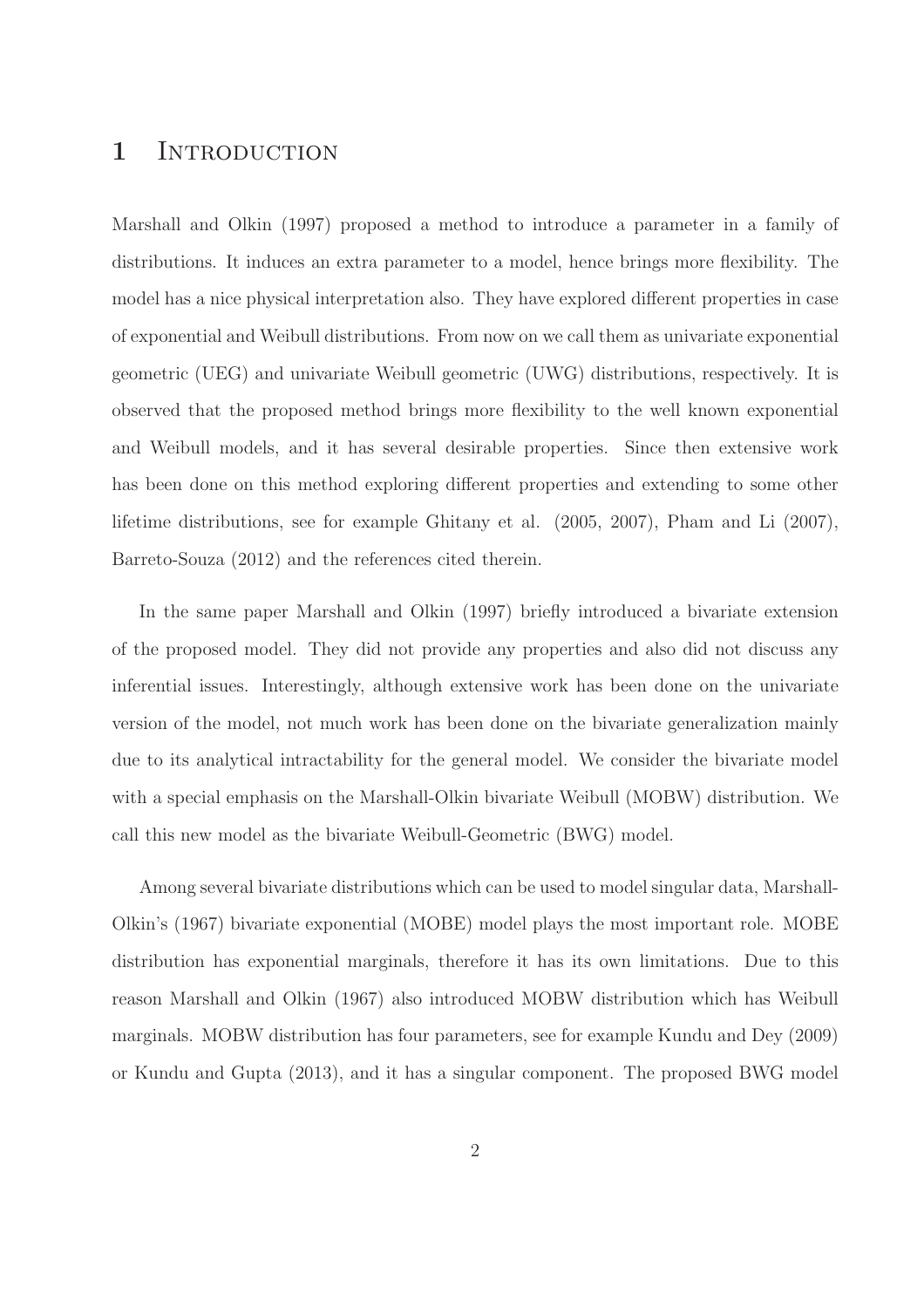also has a singular component. Moreover, MOBW can be obtained as a special case of the BWG model. Other recent extensions of the MOBE model with a singular component have been discussed in the literature, e.g. see Sarhan and Balakrishnan (2007), Franco and Vivo (2010), Kundu and Gupta (2010) and Franco et al. (2011).

Due to presence of five parameters the joint probability density function of BWG distribution is very flexible, and it can take different shapes depending on the shape parameters. The marginals and conditionals are UWG, and they are also very flexible. It is geometric minimum stable. The generation of random samples from BWG is quite simple, hence simulation experiments can be performed easily.

The maximum likelihood estimators (MLEs) of the unknown parameters of BWG distribution cannot be obtained in closed forms. It involves solving five non-linear equations simultaneously. Finding initial values and the convergence of the algorithm are important issues. To avoid this problem, we propose to use expectation maximization (EM) algorithm in computing the MLEs of the unknown parameters. At each 'E'-step, of the EM algorithm, the corresponding 'M'-step involves maximization of one non linear function, similar to the the EM algorithm proposed by Kundu and Dey (2009) in finding the MLEs of the unknown parameters of a MOBW model. For illustrative purposes, we analyze two data sets, and it is observed that the proposed EM algorithm works quite well.

Rest of the paper is organized as follows. In Section 2, we introduce the model. Different properties are discussed in Section 3. EM algorithm is presented in Section 4. In Section 5 we present the analysis of two data sets, one simulated and one real. Finally in Section 6 we conclude the paper .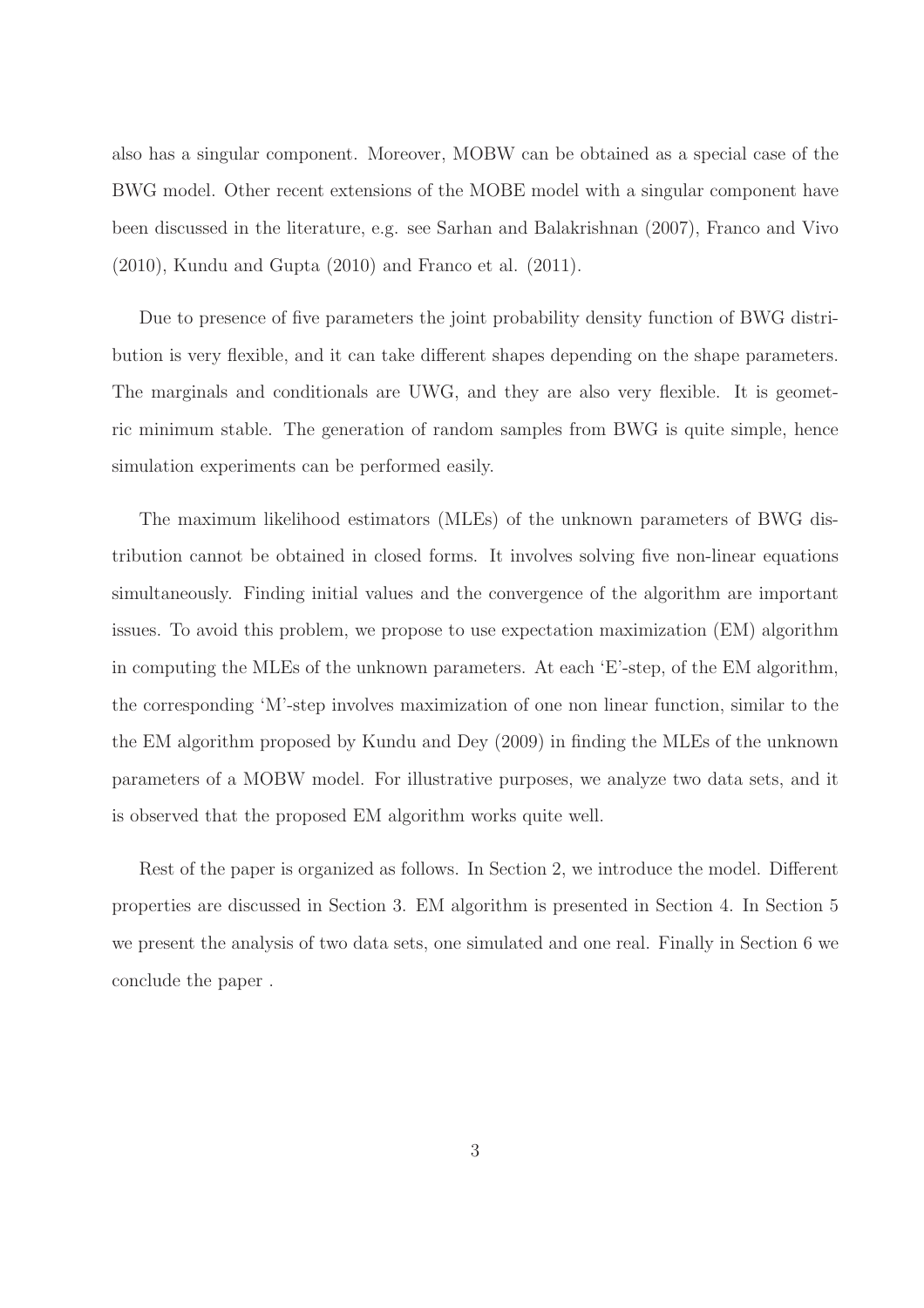### 2 Preliminaries and Model Formulation

#### 2.1 PRELIMINARIES & NOTATIONS

We will be using the following notations through out the paper. A two-parameter Weibull distribution with the shape and scale parameter as  $\alpha > 0$  and  $\lambda > 0$  respectively, will be denoted by  $WE(\alpha, \lambda)$ , and it has the PDF

$$
f(x; \alpha, \lambda) = \alpha \lambda x^{\alpha - 1} e^{-\lambda x^{\alpha}}; \quad x > 0.
$$
 (1)

In (1) when  $\alpha = 1$ , it becomes the exponential distribution with parameter  $\lambda$ . A geometric random variable  $N$  with probability mass function

$$
P(N = n) = p(1 - p)^{n-1}; \quad n = 1, 2, \dots, \quad 0 < p < 1 \tag{2}
$$

will be denoted by  $GM(p)$ . If F is any distribution function, we will use  $\overline{F}$  to denote its survival function.

Suppose  $\{X_n; n = 1, 2, \ldots\}$  is a sequence of independent and identically distributed (i.i.d.) non-negative random variables with common distribution function  $F(\cdot)$ ,  $N \sim GM(\theta)$  and it is independent of  $X_n$ 's. Consider a new random variable  $U$ , such that

$$
Y = \min\{X_1, \dots, X_N\}.\tag{3}
$$

Then the survival function of Y, say  $\overline{G}(y)$ , is

$$
\bar{G}(y) = P(Y \ge y) = \sum_{n=1}^{\infty} P(Y \ge y | N = n) P(N = n) = \frac{\theta \bar{F}(y)}{1 - (1 - \theta)\bar{F}(y)}.
$$
(4)

Marshall and Olkin (1997) proposed this method to introduce a parameter in a family of distributions. It may be easily verified that the above  $G(\cdot;\theta)$  is indeed a survival function for all  $0 < \theta \leq 1$ . It is interesting to note that  $\overline{G}$  as defined in (4) is indeed a proper survival function for  $\theta \in \mathbb{R}^+$ , although in this paper we consider mainly  $0 < \theta \leq 1$ .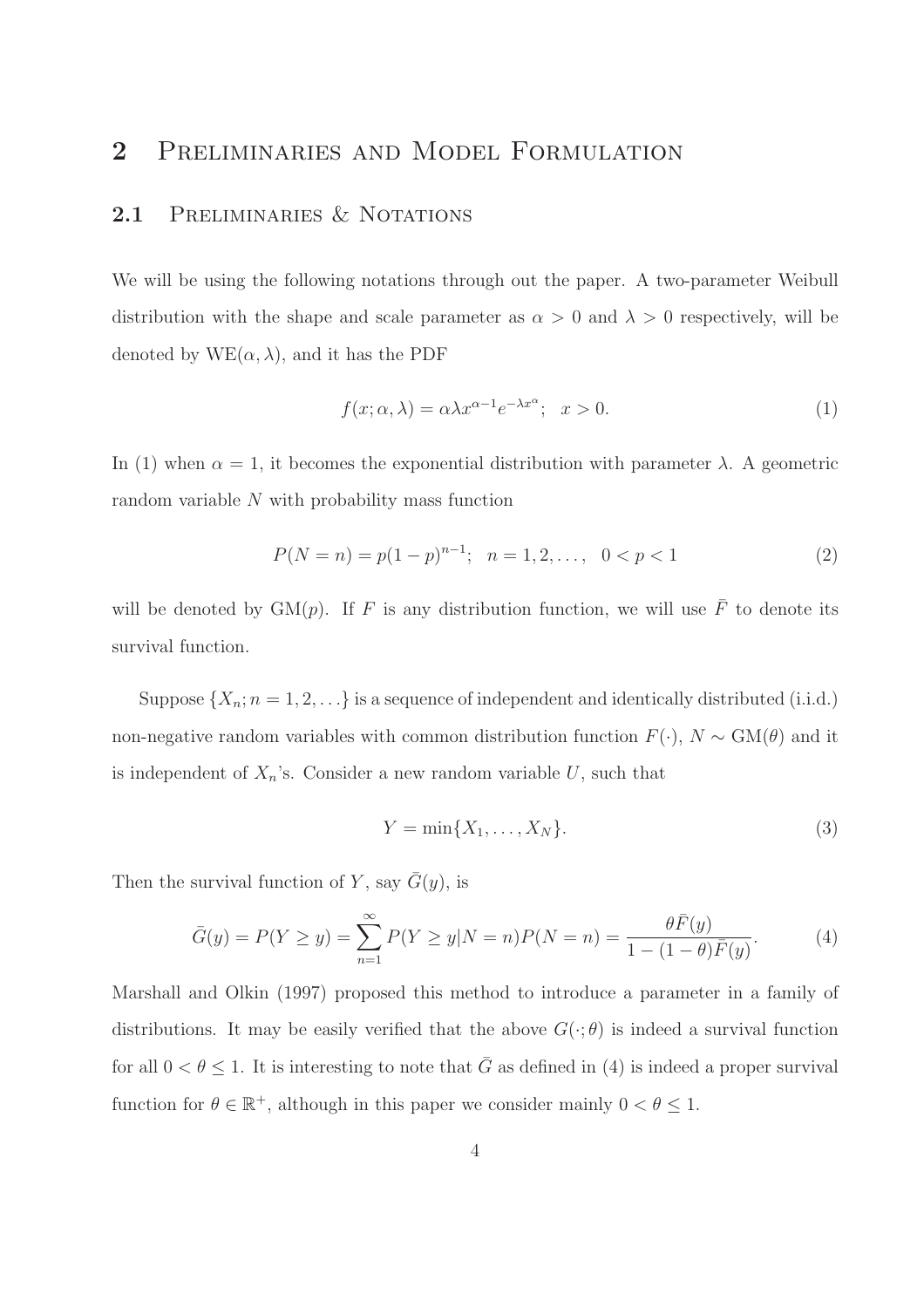If the distribution function  $F(\cdot)$  has a density function  $f(\cdot)$ , then the density function corresponding to the survival function  $\bar{G}(y; \theta)$  becomes;

$$
g(y; \theta) = \frac{\theta f(y)}{(1 - (1 - \theta)\overline{F}(y))^2},\tag{5}
$$

and for  $\theta = 1, \bar{G} = \bar{F}$ .

Marshall and Olkin (1997) considered two special cases, namely the one-parameter exponential distribution and two-parameter Weibull distribution, and discussed their properties in details. When  $f(y) = \lambda e^{-\lambda y}$ , the PDF (5) takes the following form

$$
g(y; \theta, \lambda) = \frac{\theta \lambda e^{-\lambda y}}{(1 - (1 - \theta)e^{-\lambda y})^2},
$$
\n(6)

and it will be denoted by  $UEG(\theta, \lambda)$ . In case of Weibull distribution, *i.e.* when  $f(y)$  has the form  $(1)$ , the PDF  $(5)$  takes the form;

$$
g(y; \theta, \lambda, \alpha) = \frac{\theta \alpha \lambda y^{\alpha - 1} e^{-\lambda y^{\alpha}}}{(1 - (1 - \theta)e^{-\lambda y^{\alpha}})^2},
$$
\n<sup>(7)</sup>

and it will be denoted by  $UWG(\theta, \alpha, \lambda)$ . The PDF of UWG can be a decreasing, unimodal or some other shapes. The hazard function can be increasing, decreasing or some other shapes.

A bivariate random vector  $(Y_1, Y_2)$  has the Marshall-Olkin bivariate Weibull distribution (MOBW) if it has the following joint cumulative survival function

$$
\bar{F}_{Y_1,Y_2}(y_1,y_2) = P(Y_1 > y_1, Y_2 > y_2) = \begin{cases} e^{-(\lambda_0 + \lambda_1)y_1^{\alpha} - \lambda_2 y_2^{\alpha}} & \text{if } y_1 \ge y_2\\ e^{-(\lambda_0 + \lambda_2)y_2^{\alpha} - \lambda_1 y_1^{\alpha}} & \text{if } y_1 < y_2 \end{cases}
$$
 (8)

the joint PDF

$$
f_{Y_1,Y_2}(y_1, y_2) = \begin{cases} f_1(y_1, y_2) & \text{if } 0 < y_2 < y_1 < \infty \\ f_2(y_1, y_2) & \text{if } 0 < y_1 < y_2 < \infty \\ f_0(y) & \text{if } 0 < y_1 = y_2 = y < \infty, \end{cases}
$$
 (9)

where

$$
f_1(y_1, y_2) = \alpha^2 y_1^{\alpha - 1} y_2^{\alpha - 1} (\lambda_0 + \lambda_1) e^{-(\lambda_0 + \lambda_1) y_1^{\alpha}} \lambda_2 e^{-\lambda_2 y_2^{\alpha}}, \tag{10}
$$

$$
f_2(y_1, y_2) = \alpha^2 y_1^{\alpha - 1} y_2^{\alpha - 1} \lambda_1 e^{-\lambda_1 y_1^{\alpha}} (\lambda_0 + \lambda_2) e^{-(\lambda_0 + \lambda_2) y_2^{\alpha}}, \tag{11}
$$

$$
f_0(y) = \alpha y^{\alpha - 1} \frac{\lambda_0}{\lambda_0 + \lambda_1 + \lambda_2} e^{-(\lambda_0 + \lambda_1 + \lambda_2)y^{\alpha}}, \qquad (12)
$$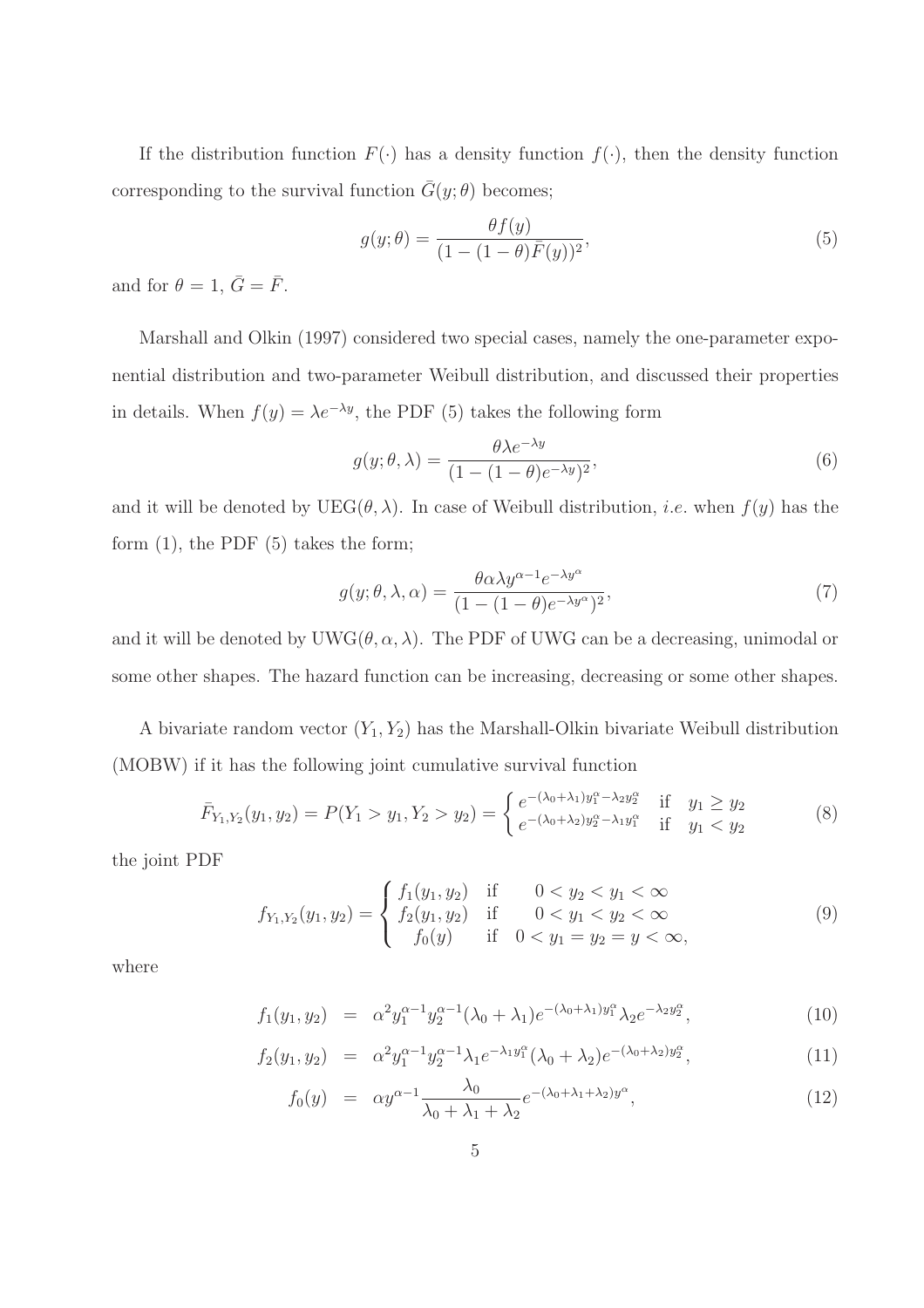and it will be denoted by  $MOBW(\alpha, \lambda_0, \lambda_1, \lambda_2)$ . Note that if  $V_0, V_1$  and  $V_2$  are independent Weibull random variables with parameters  $(\alpha, \lambda_0)$ ,  $(\alpha, \lambda_1)$  and  $(\alpha, \lambda_2)$  respectively, then

$$
(Y_1, Y_2) \stackrel{d}{=} \{\min\{V_0, V_1\}, \min\{V_0, V_2\}\}.
$$
\n(13)

A special case of MOBW distribution is the Marshall-Olkin bivariate exponential (MOBE) distribution, where  $\alpha = 1$ .

#### 2.2 MARSHALL-OLKIN EXTENDED BIVARIATE DISTRIBUTION

Marshall-Olkin extended bivariate distribution can be described as follows. In defining this distribution we restrict the parameter  $\theta$  as  $0 < \theta \leq 1$ . Suppose  $\{(X_{1n}, X_{2n}); n = 1, 2, \ldots\}$  is a sequence of i.i.d. non-negative bivariate random variables with common joint distribution function  $F(\cdot, \cdot)$ . N is a geometric random variable independent of  $\{(X_{1n}, X_{2n}), n = 1, 2 \ldots\}$ . Consider the following bivariate random variable  $(Y_1, Y_2)$ 

$$
Y_1 = \min\{X_{11}, \ldots, X_{1N}\}\
$$
 and  $Y_2 = \min\{X_{21}, \ldots, X_{2N}\}.$ 

The joint survival function of  $(Y_1, Y_2)$  becomes

$$
P(Y_1 > y_1, Y_2 > y_2) = \sum_{n=1}^{\infty} \bar{F}^n(y_1, y_2)\theta(1-\theta)^{n-1} = \frac{\theta \bar{F}(y_1, y_2)}{1 - (1-\theta)\bar{F}(y_1, y_2)}.
$$
(14)

Suppose  $F_1$  and  $F_2$  are the marginal distribution functions of  $F$ , *i.e.*  $F_1(x) = F(x, \infty)$ ,  $F_2(x) = F(\infty, x)$ . Similarly, suppose  $\bar{F}_1$  and  $\bar{F}_2$  are the marginal survival functions of  $\bar{F}$ , *i.e.*  $\bar{F}_1(x) = \bar{F}(x,0)$  and  $\bar{F}_2 = \bar{F}(0,x)$ . Then survival function of  $Y_1$  and  $Y_2$  are

$$
P(Y_1 > y_1) = \frac{\theta \bar{F}_1(y_1)}{1 - (1 - \theta)\bar{F}_1(y_1)} \quad \text{and} \quad P(Y_2 > y_2) = \frac{\theta \bar{F}_2(y_2)}{1 - (1 - \theta)\bar{F}_2(y_2)} \tag{15}
$$

respectively.

In the rest of the paper we mainly consider the special case when  $F(u_1, u_2)$  follows MOBW distribution. We discuss different properties and consider several inferential issues.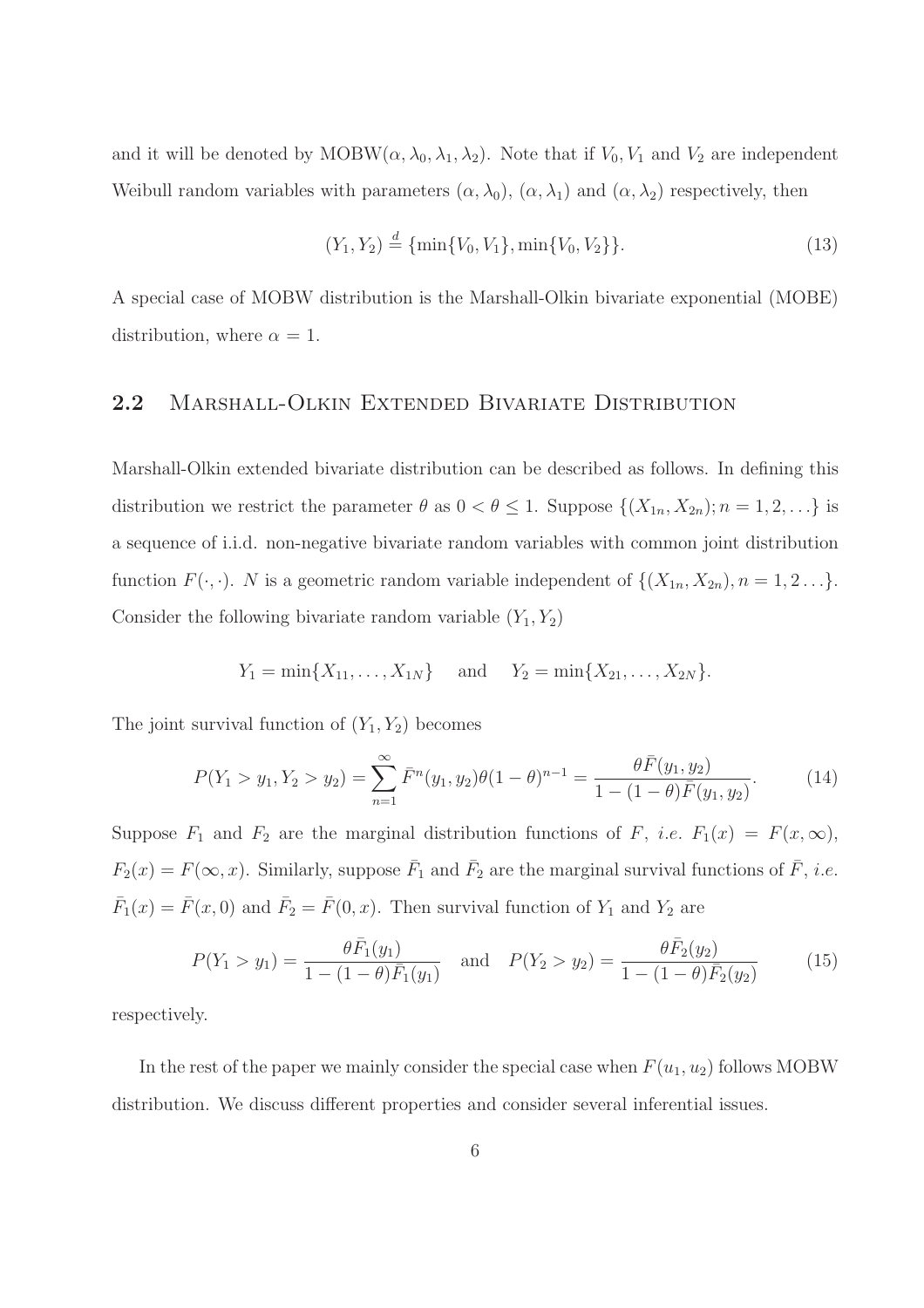### 3 BWG DISTRIBUTION

#### 3.1 Basic Properties

The random variable  $(Y_1, Y_2)$  is said to have a bivariate Weibull geometric distribution with parameters  $\theta$ ,  $\alpha$ ,  $\lambda_0$ ,  $\lambda_1$ ,  $\lambda_2$ , if the distribution F in (14) is MOBW( $\alpha$ ,  $\lambda_0$ ,  $\lambda_1$ ,  $\lambda_2$ ). Therefore, the joint survival function of  $(Y_1, Y_2)$  becomes;

$$
\bar{G}(y_1, y_2) = P(Y_1 > y_1, Y_2 > y_2) = \begin{cases} \frac{\theta e^{-(\lambda_0 + \lambda_1)y_1^{\alpha} - \lambda_2 y_2^{\alpha}}}{1 - (1 - \theta)e^{-(\lambda_0 + \lambda_1)y_1^{\alpha} - \lambda_2 y_2^{\alpha}}}\n\text{ if } y_1 \geq y_2\\ \frac{\theta e^{-(\lambda_0 + \lambda_2)y_2^{\alpha} - \lambda_1 y_1^{\alpha}}}{1 - (1 - \theta)e^{-(\lambda_0 + \lambda_2)y_2^{\alpha} - \lambda_1 y_1^{\alpha}}}\n\text{ if } y_1 < y_2 \n\end{cases} \tag{16}
$$

and it will be denoted by  $(Y_1, Y_2) \sim BWG(\theta, \alpha, \lambda_0, \lambda_1, \lambda_2)$ .

THEOREM 3.1: Let  $(Y_1, Y_2) \sim BWG(\theta, \alpha, \lambda_0, \lambda_1, \lambda_2)$ , then the joint PDF of  $(Y_1, Y_2)$  is

$$
g(y_1, y_2) = \begin{cases} g_1(y_1, y_2) & \text{if } y_1 > y_2 \\ g_2(y_1, y_2) & \text{if } y_1 < y_2 \\ g_0(y_1, y_2) & \text{if } y_1 = y_2 = y, \end{cases}
$$
 (17)

where

$$
g_1(y_1, y_2) = \frac{\alpha^2 y_1^{\alpha - 1} y_2^{\alpha - 1} \theta(\lambda_0 + \lambda_1) \lambda_2 e^{-(\lambda_0 + \lambda_1) y_1^{\alpha} - \lambda_2 y_2^{\alpha}} (1 + (1 - \theta) e^{-(\lambda_0 + \lambda_1) y_1^{\alpha} - \lambda_2 y_2^{\alpha}})}{(1 - (1 - \theta) e^{-(\lambda_0 + \lambda_1) y_1^{\alpha} - \lambda_2 y_2^{\alpha}})^3}
$$
(18)

$$
g_2(y_1, y_2) = \frac{\alpha^2 y_1^{\alpha - 1} y_2^{\alpha - 1} \theta(\lambda_0 + \lambda_2) \lambda_1 e^{-(\lambda_0 + \lambda_2) y_2^{\alpha} - \lambda_1 y_1^{\alpha}} (1 + (1 - \theta) e^{-(\lambda_0 + \lambda_2) y_2^{\alpha} - \lambda_1 y_1^{\alpha}})}{(1 - (1 - \theta) e^{-(\lambda_0 + \lambda_2) y_2^{\alpha} - \lambda_1 y_1^{\alpha}})^3} (19)
$$

$$
g_0(y) = \frac{\alpha y^{\alpha - 1} \theta \lambda_0 e^{-(\lambda_0 + \lambda_1 + \lambda_2) y^{\alpha}}}{(\lambda_0 + \lambda_1 + \lambda_2)(1 - (1 - \theta) e^{-(\lambda_0 + \lambda_1 + \lambda_2) y^{\alpha}})^2}.
$$
\n(20)

PROOF: The expressions of  $g_1(\cdot,\cdot)$  and  $g_2(\cdot,\cdot)$  can be obtained by taking  $\{\partial^2/\partial y_1 \partial y_2 \bar{G}(y_1, y_2)\}$ for  $y_1 > y_2$  and  $y_1 < y_2$  respectively. Although  $g_0$  cannot be obtained similarly, it can be obtained from the following relation.

$$
\int_0^\infty \int_{y_2}^\infty g_1(y_1, y_2) dy_1 dy_2 + \int_0^\infty \int_{y_1}^\infty g_2(y_1, y_2) dy_2 dy_1 + \int_0^\infty g_0(y) dy = 1.
$$
 (21)

Using the same method as in Sarhan and Balakrishnan (2007) or Kundu and Gupta (2009), note that

$$
I_1 = \int_{y_2}^{\infty} g_1(y_1, y_2) dy_1 \text{ and } I_2 = \int_{y_1}^{\infty} g_2(y_1, y_2) dy_2
$$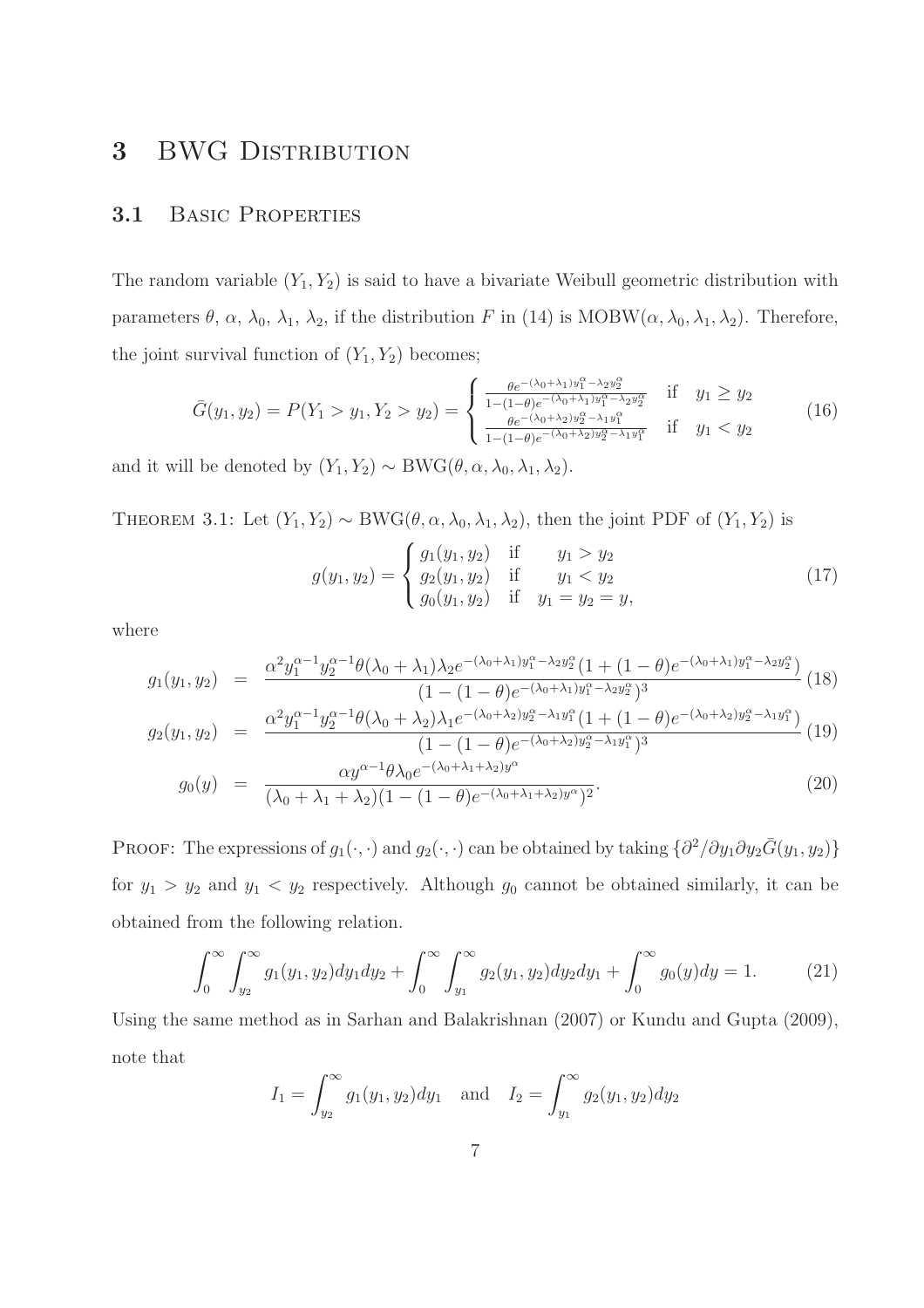

Figure 1: Contour plots of the absolute continuous part of the joint PDF of the BWG distribution for different parameter values:  $(\theta, \alpha, \lambda_0, \lambda_1, \lambda_2)$ : (a)  $(0.5, 0.75, 2.0, 1, 1)$ , (b)  $(1.5, 0.5, 2.0, 1, 1)$ , (c)  $(1.5, 0.5, 1.0, 1, 1)$ , (d)  $(1.5, 1.0, 2.0, 1, 1)$ .

can be obtained in explicit forms. Using  $I_1$ ,  $I_2$  and using the identity (21), the results follow after some lengthy calculations. П

The joint PDF of the BWG distribution can take different shapes. We have provided the contour plots of the absolutely continuous part of the PDF of BWG distribution in Figure 1 for different parameter values.

The joint PDF of  $(Y_1, Y_2)$  as provided in Theorem 3.1, can be written as follows:

$$
g(y_1, y_2) = \frac{\lambda_1 + \lambda_2}{\lambda_0 + \lambda_1 + \lambda_2} g_a(y_1, y_2) + \frac{\lambda_0}{\lambda_0 + \lambda_1 + \lambda_2} g_s(y),
$$
\n(22)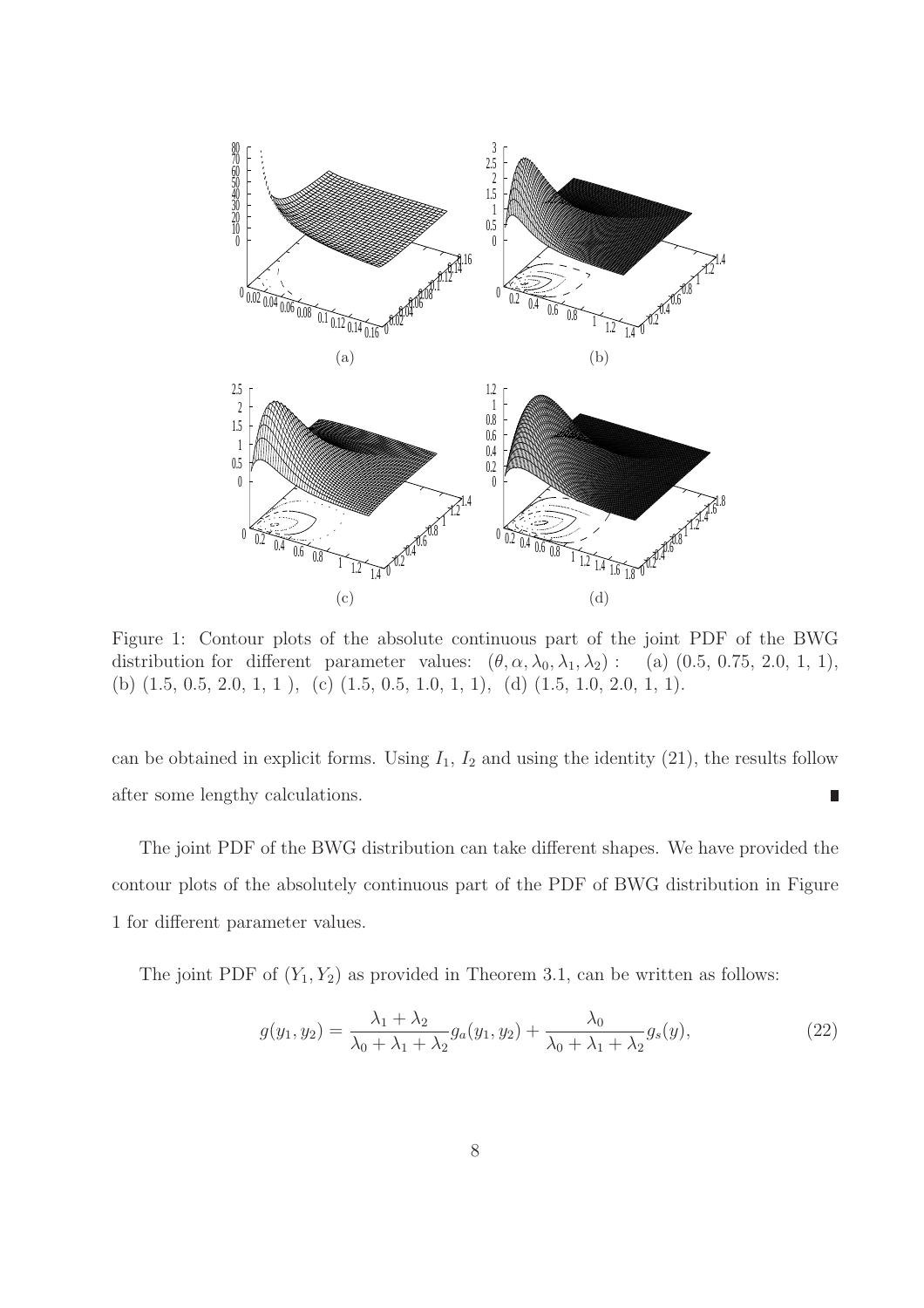here

$$
g_a(y_1, y_2) = \frac{\lambda_0 + \lambda_1 + \lambda_2}{\lambda_1 + \lambda_2} \times \begin{cases} g_1(y_1, y_2) & \text{if } y_1 > y_2 \\ g_2(y_1, y_2) & \text{if } y_1 < y_2 \end{cases}
$$
 (23)

and

$$
g_s(y) = \frac{\theta \alpha (\lambda_0 + \lambda_1 + \lambda_2) y^{\alpha - 1} e^{-(\lambda_0 + \lambda_1 + \lambda_2) y^{\alpha}}}{(1 - (1 - \theta) e^{-(\lambda_0 + \lambda_1 + \lambda_2) y^{\alpha}})^2} \text{ if } y_1 = y_2 = y \tag{24}
$$

and 0 otherwise. Clearly,  $g_a(\cdot, \cdot)$  is the absolute continuous part, and  $g_s(\cdot)$  is the singular part. If  $\lambda_0 = 0$ , it does not have any singular part, and it becomes an absolute continuous distribution. For  $\theta = 1$ , it is immediate that MOBE and MOBW can be obtained as special cases of BWG.

Now we would like to obtain the joint PDF of  $Y_1, Y_2$  and N where  $(Y_1, Y_2)$  has BWG distribution and  $N$  is same as defined in Section 2.2. Note that

$$
P(Y_1 > y_1, Y_2 > y_2, N = n) = P(Y_1 > y_1, Y_2 > y_2 | N = n) P(N = n)
$$
  
= 
$$
\begin{cases} \theta(1 - \theta)^{n-1} e^{-n(\lambda_0 + \lambda_1) y_1^{\alpha} - n \lambda_2 y_2^{\alpha}} & \text{if } y_1 \ge y_2 \\ \theta(1 - \theta)^{n-1} e^{-n(\lambda_0 + \lambda_2) y_2^{\alpha} - n \lambda_1 y_1^{\alpha}} & \text{if } y_1 < y_2. \end{cases}
$$
(25)

The joint PDF of  $Y_1$ ,  $Y_2$  and N becomes;

$$
f_{Y_1,Y_2,N}(y_1,y_2,n) = \begin{cases} \theta(1-\theta)^{n-1} f_{1n}(y_1,y_2) & \text{if } y_2 < y_1 \\ \theta(1-\theta)^{n-1} f_{2n}(y_1,y_2) & \text{if } y_1 < y_2 \\ \theta(1-\theta)^{n-1} f_{0n}(y) & \text{if } y_1 = y_2 = y \end{cases}
$$
(26)

where

$$
f_{1n}(u_1, u_2) = \alpha^2 n^2 u_1^{\alpha - 1} u_2^{\alpha - 1} (\lambda_0 + \lambda_1) e^{-n(\lambda_0 + \lambda_1) u_1^{\alpha}} \lambda_2 e^{-n\lambda_2 u_2^{\alpha}},
$$
  
\n
$$
f_{2n}(u_1, u_2) = \alpha^2 n^2 u_1^{\alpha - 1} u_2^{\alpha - 1} \lambda_1 e^{-n\lambda_1 u_1^{\alpha}} (\lambda_0 + \lambda_2) e^{-n(\lambda_0 + \lambda_2) u_2^{\alpha}},
$$
  
\n
$$
f_{0n}(u) = \alpha u^{\alpha - 1} \frac{\lambda_0}{\lambda_0 + \lambda_1 + \lambda_2} e^{-n(\lambda_0 + \lambda_1 + \lambda_2) u^{\alpha}}.
$$
\n(27)

The conditional probability mass function of N given  $Y_1 = y_1$  and  $Y_2 = y_2$  becomes;

$$
f_N(n|y_1, y_2) = \begin{cases} c_1(y_1, y_2)(1-\theta)^{n-1} n^2 e^{-(n-1)(\lambda_0 + \lambda_1) y_1^{\alpha}} e^{-(n-1)\lambda_2 y_2^{\alpha}} & \text{if } y_2 < y_1\\ c_2(y_1, y_2)(1-\theta)^{n-1} n^2 e^{-(n-1)(\lambda_0 + \lambda_2) y_2^{\alpha}} e^{-(n-1)\lambda_1 y_1^{\alpha}} & \text{if } y_1 < y_2\\ c_0(y)(1-\theta)^{n-1} e^{-(n-1)(\lambda_0 + \lambda_1 + \lambda_2) u^{\alpha}} & \text{if } y_1 = y_2 = y, \end{cases} \tag{28}
$$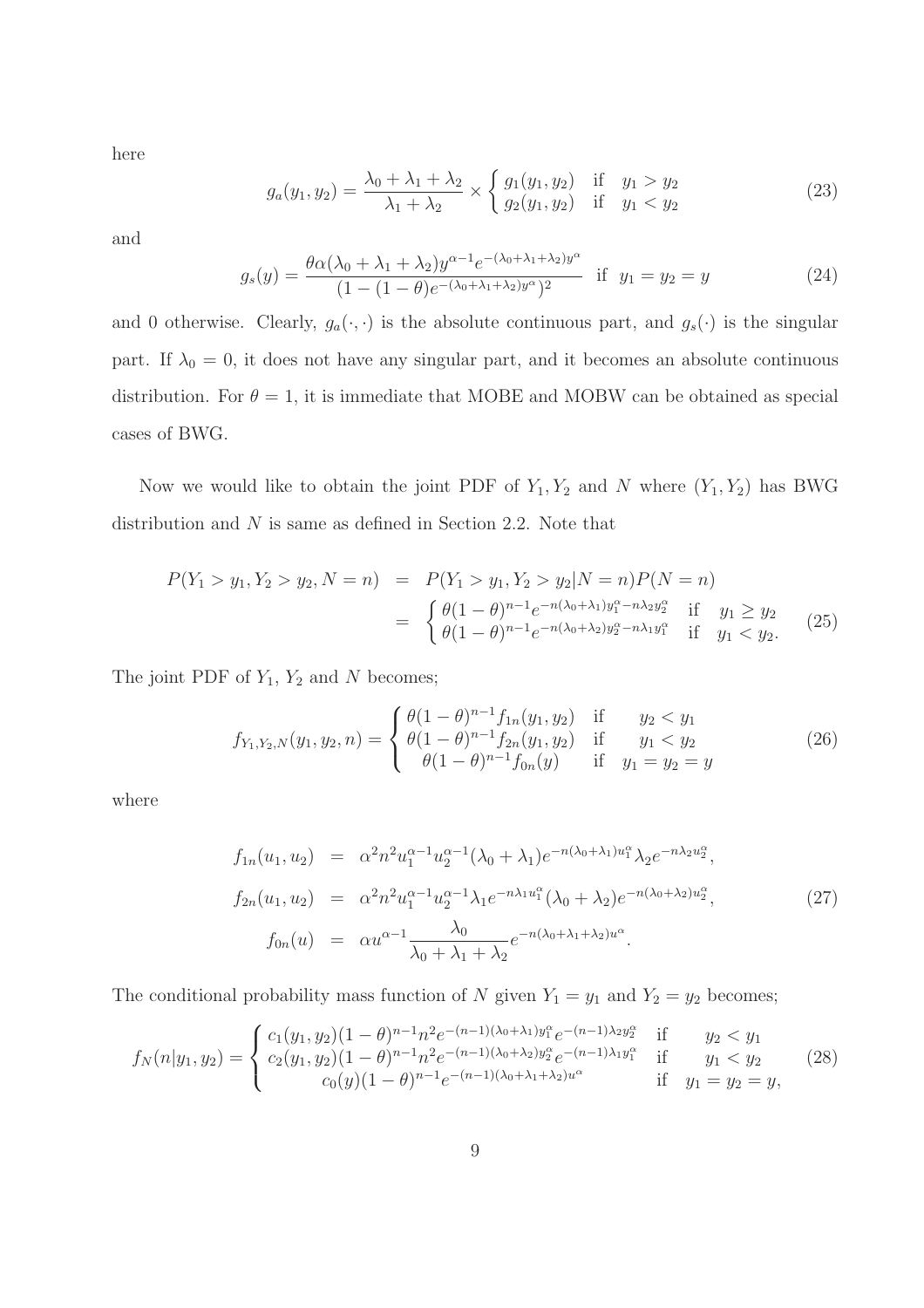where

$$
c_1(y_1, y_2) = \frac{(1 - (1 - \theta)e^{-(\lambda_0 + \lambda_1)y_1^{\alpha} - \lambda_2 y_2^{\alpha}})^3}{(1 + (1 - \theta)e^{-(\lambda_0 + \lambda_1)y_1^{\alpha} - \lambda_2 y_2^{\alpha}})}
$$
  

$$
c_2(y_1, y_2) = \frac{(1 - (1 - \theta)e^{-(\lambda_0 + \lambda_2)y_2^{\alpha} - \lambda_1 y_1^{\alpha}})^3}{(1 + (1 - \theta)e^{-(\lambda_0 + \lambda_2)y_2^{\alpha} - \lambda_1 y_1^{\alpha}})}
$$
  

$$
c_0(y) = (1 - (1 - \theta)e^{-(\lambda_0 + \lambda_1 + \lambda_2)y^{\alpha}}).
$$

We will be using the following notations for (28).

$$
f_N(n|y_1, y_2) = \begin{cases} \frac{(1-\xi_1(y_1, y_2, \theta, \gamma)^3}{1+\xi_1(y_1, y_2, \theta, \gamma)} \xi_1^{n-1}(y_1, y_2, \theta, \gamma) n^2 & \text{if} \quad y_2 < y_1\\ \frac{(1-\xi_2(y_1, y_2, \theta, \gamma)^3}{1+\xi_2(y_1, y_2, \theta, \gamma)} \xi_2^{n-1}(y_1, y_2, \theta, \gamma) n^2 & \text{if} \quad y_1 < y_2\\ (1-\xi_0(y_1, y_2, \theta, \gamma)) \xi_0^{n-1}(y_1, y_2, \theta, \gamma) & \text{if} \quad y_1 = y_2 = y, \end{cases}
$$

where  $\gamma = (\alpha, \lambda_0, \lambda_1, \lambda_2)$  and

$$
\xi_1(y_1, y_2, \theta, \eta) = (1 - \theta)e^{-(\lambda_0 + \lambda_1)y_1^{\alpha} - \lambda_2 y_2^{\alpha}}
$$
  

$$
\xi_2(y_1, y_2, \theta, \eta) = (1 - \theta)e^{-(\lambda_0 + \lambda_2)y_2^{\alpha} - \lambda_1 y_1^{\alpha}}
$$
  

$$
\xi_0(y_1, y_2, \theta, \eta) = 1 - c_0(y).
$$

We immediately obtain

$$
E(N|y_1, y_2) = \begin{cases} \frac{(1-\xi_1(y_1, y_1, \theta, \eta))^2 - 6(1-\xi_1(y_1, y_2, \theta, \eta)) + 6}{(1-\xi_1(y_1, y_2, \theta, \eta))^3} & \text{if} & y_2 < y_1\\ \frac{(1-\xi_2(y_1, y_1, \theta, \eta))^2 - 6(1-\xi_2(y_1, y_2, \theta, \eta)) + 6}{(1-\xi_2(y_1, y_2, \theta, \eta))^3} & \text{if} & y_1 < y_2\\ \frac{1}{c_0(y)} & \text{if} & y_1 = y_2 = y. \end{cases} (29)
$$

From the marginal and joint survival functions the following result follows.

THEOREM 3.2 Let  $(Y_1, Y_2) \sim BWG(\theta, \alpha, \lambda_0, \lambda_1, \lambda_2)$ , then

- (a)  $Y_1 \sim$  UWG( $\theta, \alpha, \lambda_0 + \lambda_1$ )
- (b)  $Y_2 \sim$  UWG( $\theta, \alpha, \lambda_0 + \lambda_2$ )
- (c) min ${Y_1, Y_2} \sim$  UWG( $\theta, \alpha, \lambda_0 + \lambda_1 + \lambda_2$ )

(d) 
$$
P(Y_1 < Y_2) = \frac{\lambda_1}{\lambda_0 + \lambda_1 + \lambda_2}.
$$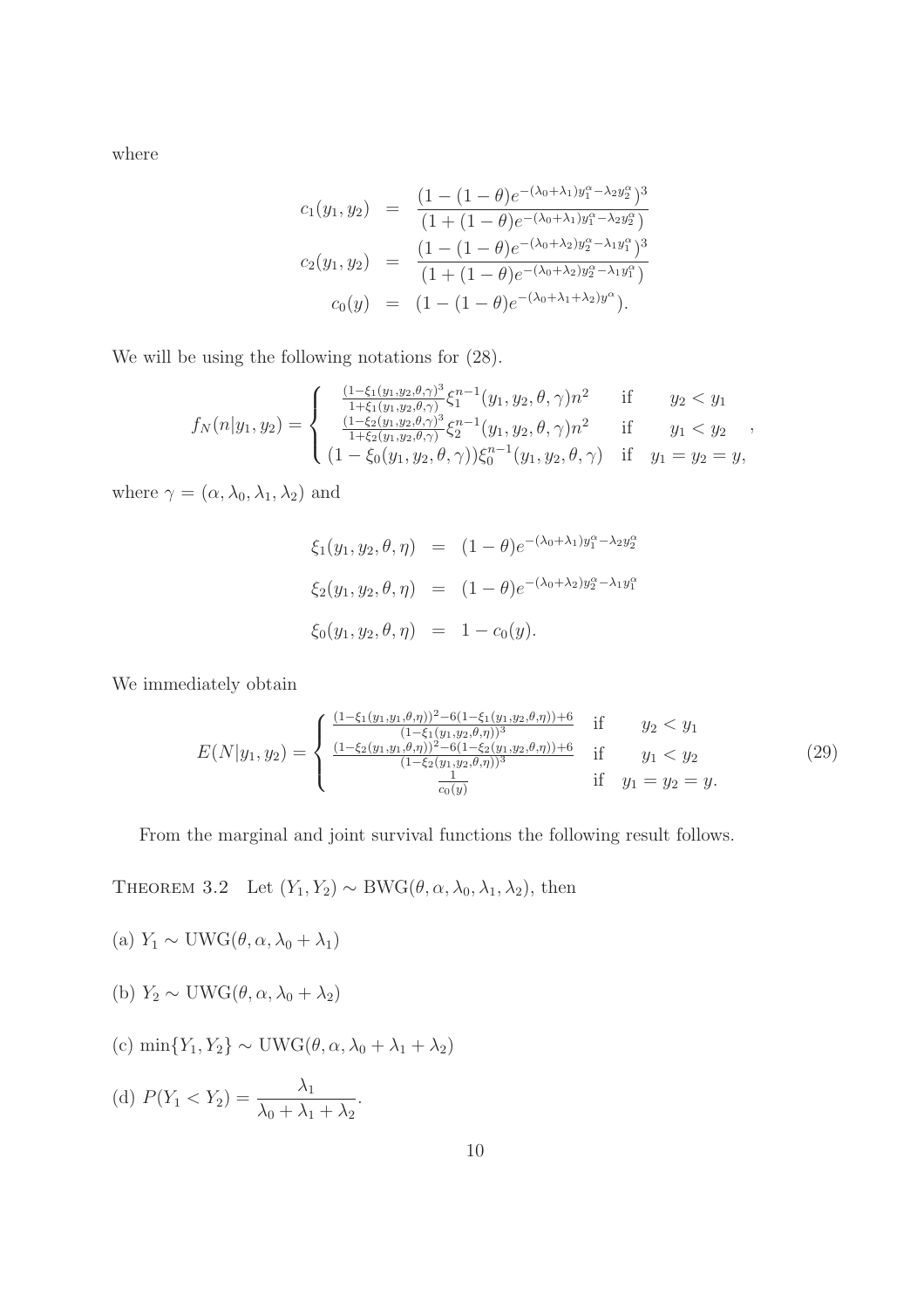**PROOF:** The proofs of (a), (b) and (c) are immediate from (15) with  $\overline{F}_i$ 's having Weibull distributions. The proof of (d) can be obtained as follows:

$$
P(Y_1 < Y_2) = \sum_{n=1}^{\infty} P(Y_1 < Y_2, N = n)
$$
\n
$$
= \theta \sum_{n=1}^{\infty} (1 - \theta)^{n-1} \int_0^{\infty} \int_{y_1}^{\infty} f_{2n}(y_1, y_2) dy_2 dy_1
$$
\n
$$
= \theta \sum_{n=1}^{\infty} (1 - \theta)^{n-1} \times \frac{\lambda_1}{\lambda_0 + \lambda_1 + \lambda_2} = \frac{\lambda_1}{\lambda_0 + \lambda_1 + \lambda_2}
$$

# 4 Maximum Likelihood Estimation

In this section we discuss the estimation of the unknown parameters of the BWG distribution using EM algorithm. Suppose  $\{(y_{11}, y_{21}), \ldots, (y_{1m}, y_{2m})\}$  is a bivariate random sample of size m from BWG( $\theta$ ,  $\alpha$ ,  $\lambda_0$ ,  $\lambda_1$ ,  $\lambda_2$ ). We use the following notation

$$
I_0 = \{i : y_{1i} = y_{2i} = y_i\}, \quad I_1 = \{i : y_{1i} > y_{2i}\}, \quad I_2 = \{i : y_{1i} < y_{2i}\},
$$
(30)

and suppose  $m_0$ ,  $m_1$  and  $m_2$  denote the number of observations in the set  $I_0$ ,  $I_1$  and  $I_2$ , respectively. The log-likelihood function can be written as

$$
l(\theta, \alpha, \lambda_0, \lambda_1, \lambda_2) = \sum_{i \in I_0} \ln g_0(y_i) + \sum_{i \in I_1} \ln g_1(y_{1i}, y_{2i}) + \sum_{i \in I_2} \ln g_2(y_{1i}, y_{2i}),
$$
(31)

where  $g_1, g_2$  and  $g_0$  are defined in (18), (19) and (20) respectively. Clearly, the MLEs cannot be obtained in closed form. They can be obtained by solving five non-linear equations simultaneously, which is a difficult problem. It has to be obtained using a five dimensional optimization problem. It involves finding the initial guesses which may not be very trivial in general. To avoid that we treat this as a missing value problem and use EM algorithm. First it is assumed that  $\theta$  is known in advance. We obtain the MLEs of  $\alpha$ ,  $\lambda_0$ ,  $\lambda_1$  and  $\lambda_2$ ,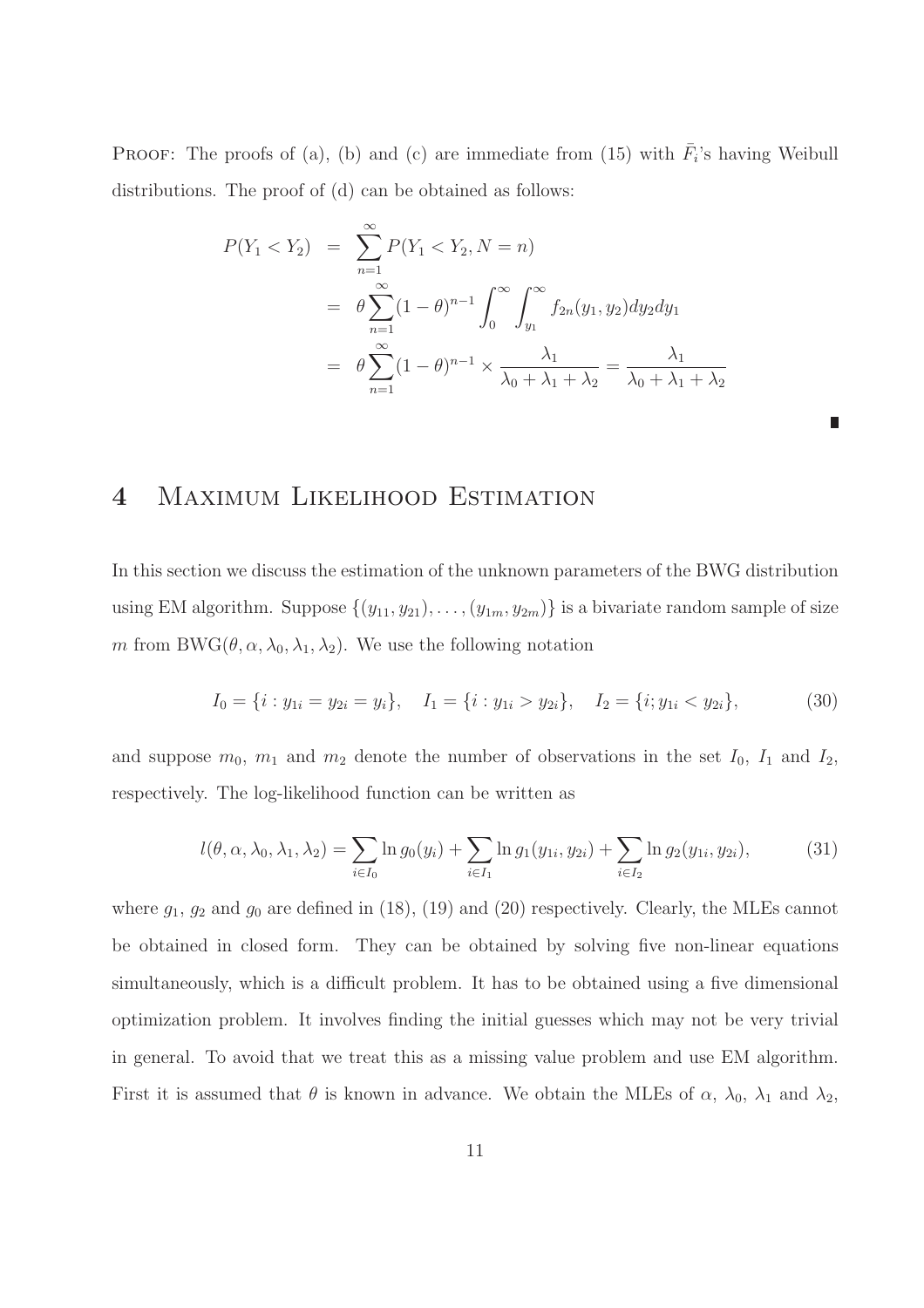hence obtain the profile likelihood function of  $\theta$ . Finally maximizing the profile likelihood function of  $\theta$ , the MLE of  $\theta$  also can be obtained.

Now, let us see how we can treat this as a missing value problem. Suppose along with  $(Y_1, Y_2)$ , we observe N also. The joint PDF of  $(Y_1, Y_2, N)$  is provided in (26). Note that

$$
(Y_1, Y_2 | N = n) \sim \text{MOBW}(\alpha, n\lambda_0, n\lambda_1, n\lambda_2).
$$

The complete data is as follows:  $\{(y_{1i}, y_{2i}, n_i); i = 1, \ldots, m\}$ . Since  $\theta$  is assumed to be known, the MLEs of  $\alpha$ ,  $\lambda_0$ ,  $\lambda_1$  and  $\lambda_2$  can be obtained by maximizing the conditional log-likelihood function, and it is as follows;

$$
l_1(\alpha, \lambda_0, \lambda_1, \lambda_2) = \sum_{i \in I_0} \ln f_{0n_i}(y_i) + \sum_{i \in I_1} \ln f_{1n_i}(y_{1i}, y_{2i}) + \sum_{i \in I_2} \ln f_{2n_i}(y_{1i}, y_{2i}).
$$
 (32)

The functions,  $f_{0n_i}$ ,  $f_{1n_i}$  and  $f_{2n_i}$  are defined in (27). It can be easily checked that the MLEs of  $\alpha$ ,  $\lambda_0$ ,  $\lambda_1$  and  $\lambda_2$  can be obtained by solving a four dimensional optimization problem.

We treat this as a missing value problem as in Kundu and Dey (2009). The details are as follows. Consider a new set of random variables

$$
\{V_0|N=n\} \sim \text{WE}(\alpha, n\lambda_0), \quad \{V_1|N=n\} \sim \text{WE}(\alpha, n\lambda_1), \quad \{V_2|N=n\} \sim \text{WE}(\alpha, n\lambda_2),
$$
\n(33)

and they are assumed to be conditionally independent. It is well known that

$$
{Y_1|N = n} = min{V_0, V_1|N = n \text{ and } {Y_2|N = n} = min{V_0, V_2|N = n}.
$$

It is further assumed that for the bivariate random vector  $(Y_1, Y_2)$ , there is an associated random vector  $(\Delta_1, \Delta_2)$ , where  $(\Delta_1, \Delta_2)$  is defined as follows

$$
\Delta_1 = \begin{cases} 0 & \text{if } Y_1 = V_0 \\ 1 & \text{if } Y_1 = V_1 \end{cases} \quad \text{and} \quad \Delta_2 = \begin{cases} 0 & \text{if } Y_2 = V_0 \\ 1 & \text{if } Y_2 = V_2. \end{cases} \tag{34}
$$

Here  $Y_i$ 's are same as defined above. It can be easily seen that if instead of  $(Y_1, Y_2)$  we had observed  $(Y_1, Y_2, \Delta_1, \Delta_2, N)$ , then the MLEs of the unknown parameters can be obtained by solving a one dimensional optimization problem.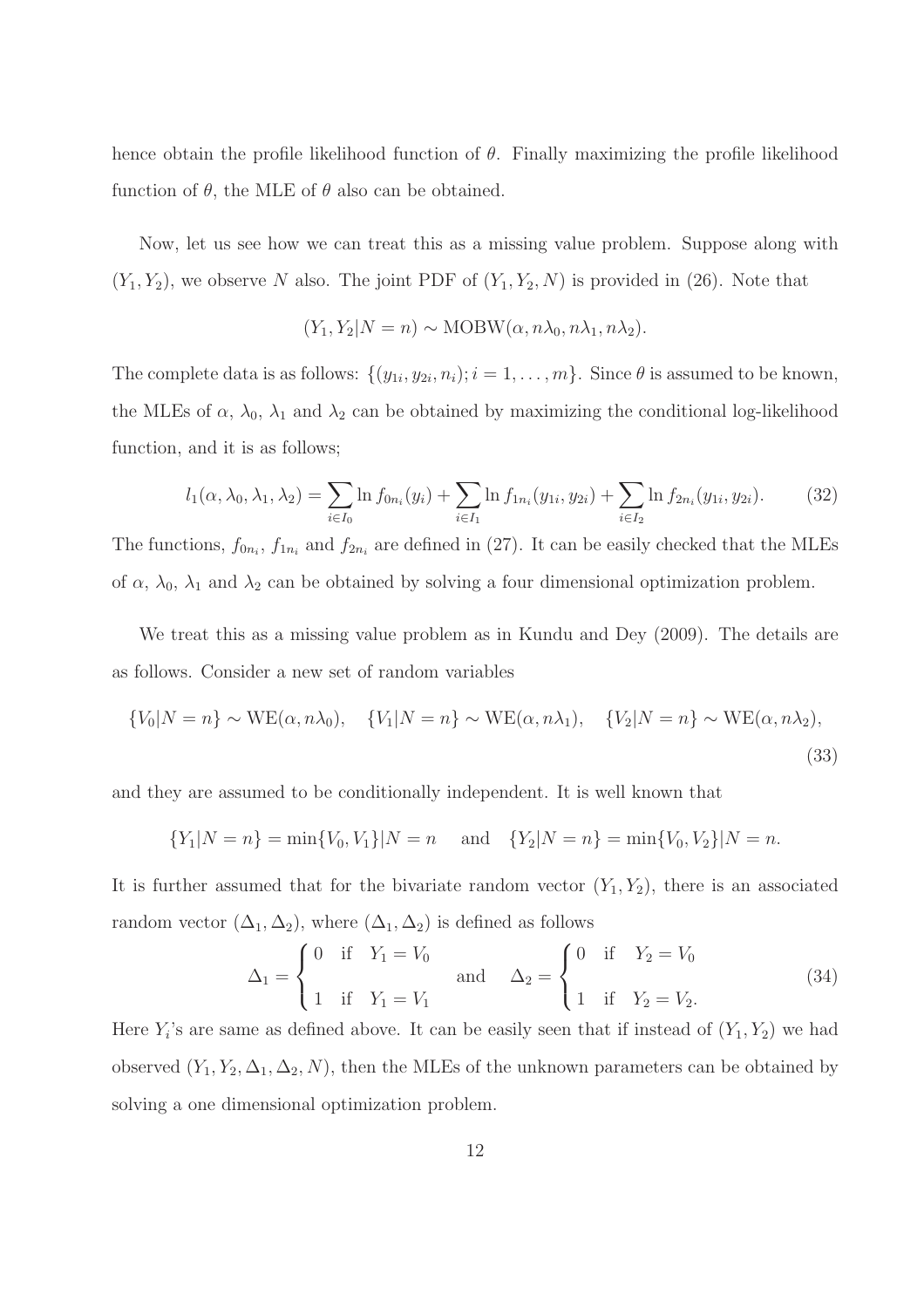Note that even if we know  $(Y_1, Y_2)$ , the associated  $(\Delta_1, \Delta_2)$  may not be known always. For example, if  $Y_1 = Y_2$ , then  $\Delta_1 = \Delta_2 = 0$ , is known. But if  $Y_1 \neq Y_2$ , then  $(\Delta_1, \Delta_2)$ , is not known. If  $(Y_1, Y_2) \in I_1$ , then the possible values of  $(\Delta_1, \Delta_2)$  are  $(0, 1)$  or  $(1, 1)$ , and if  $(Y_1, Y_2) \in I_2$ , then the possible values of  $(\Delta_1, \Delta_2)$  are  $(1, 0)$  or  $(1, 1)$ , with positive probabilities, see for example Kundu and Dey (2009).

We adopt the same procedure as in Dinse (1982) or Kundu (2004) to compute the 'pseudo' log-likelihood function for implementation of the EM algorithm,. We form the conditional 'pseudo' log-likelihood function, conditioning on N, and then replace N by  $E(N|Y_1, Y_2)$ . In the 'E' step, we kept the log-likelihood contribution of all the observations belonging to  $I_0$  intact, as in this case the corresponding  $(\Delta_1, \Delta_2)$  are known completely. If the observations belong to  $I_1$  or  $I_2$ , we treat them as missing observations. If  $(y_1, y_2) \in I_1$ , we form 'pseudo observation' as in Dinse (1982) or Kundu (2004), by fractioning  $(y_1, y_2)$  to two partially complete 'pseudo observations' of the form  $(y_1, y_2, u_1(\gamma))$  and  $(y_1, y_2, u_2(\gamma))$ . Here  $\gamma = (\alpha, \lambda_0, \lambda_1, \lambda_2)$ , and the fractional mass  $u_1(\gamma)$  and  $u_2(\gamma)$  assigned to the 'pseudo observation' are the conditional probabilities that  $(\Delta_1, \Delta_2)$  takes values  $(0, 1)$  or  $(1, 1)$ , respectively, given that  $(Y_1, Y_2) \in I_1$ . Similarly, if  $(Y_1, Y_2) \in I_2$ , 'pseudo observation's are formed as  $(y_1, y_2, v_1(\gamma))$  and  $(y_1, y_2, v_2(\gamma))$ , where  $v_1(\gamma)$  and  $v_2(\gamma)$  are the conditional probabilities that  $(\Delta_1, \Delta_2)$  takes values  $(1, 0)$  and  $(1, 1)$  respectively. Since, in this case

$$
P(V_2 < V_1 < V_0 | N = n) = \frac{\lambda_1 \lambda_2}{(\lambda_0 + \lambda_1)(\lambda_0 + \lambda_1 + \lambda_2)},
$$
\n
$$
P(V_2 < V_0 < V_1 | N = n) = \frac{\lambda_0 \lambda_2}{(\lambda_0 + \lambda_1)(\lambda_0 + \lambda_1 + \lambda_2)},
$$

therefore,

$$
u_1(\gamma) = \frac{\lambda_0}{\lambda_1 + \lambda_0}
$$
 and  $u_2(\gamma) = \frac{\lambda_1}{\lambda_1 + \lambda_0}$ .

Similarly,

$$
v_1(\gamma) = \frac{\lambda_0}{\lambda_2 + \lambda_0}
$$
 and  $v_2(\gamma) = \frac{\lambda_2}{\lambda_2 + \lambda_0}$ .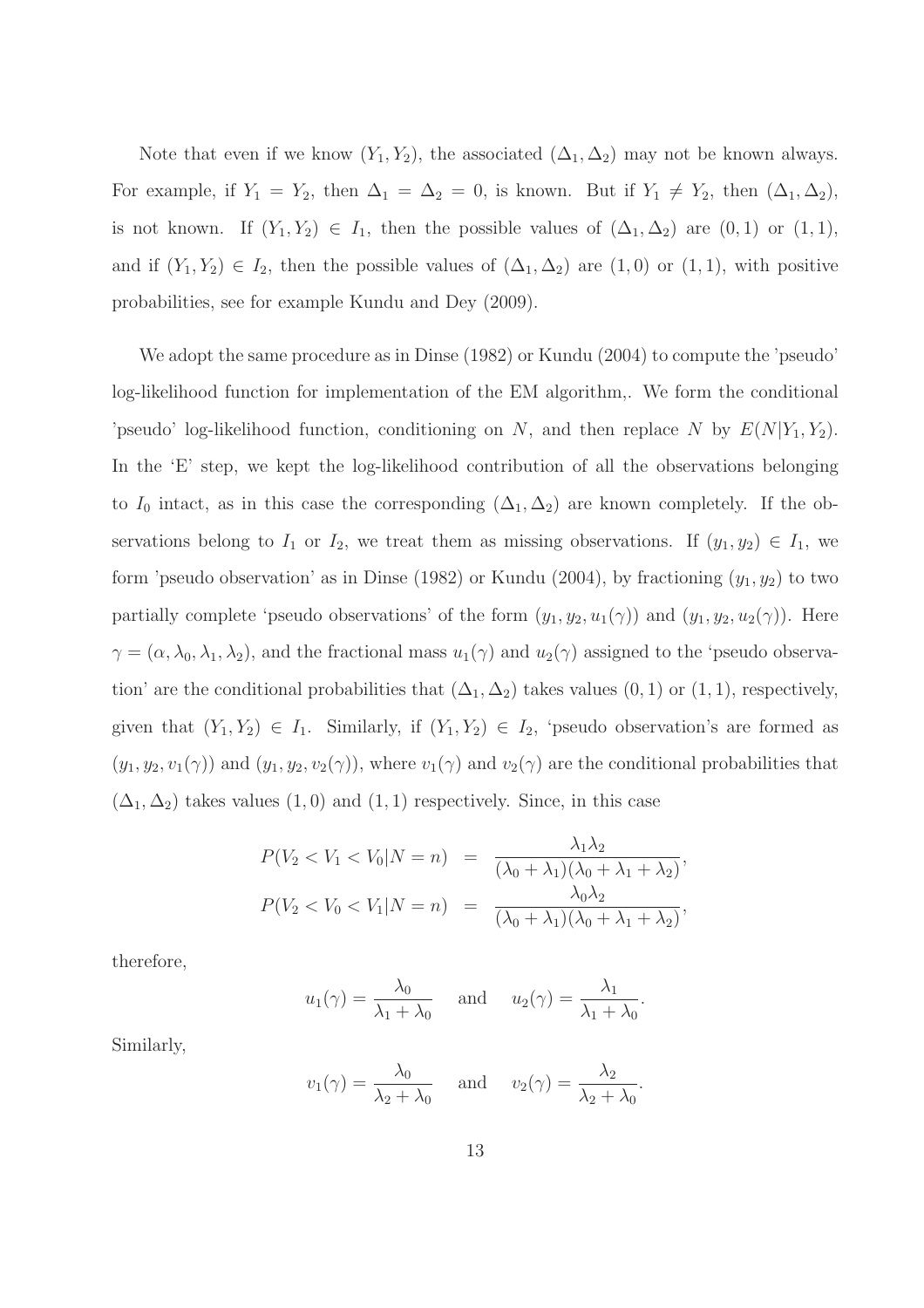Now let us look at the 'pseudo' log-likelihood contribution of an observation  $(y, y) \in I_0$ . Conditioning on  $N = n$ , the log-likelihood contribution becomes

$$
\ln \alpha + \ln n + \ln \lambda_0 + (\alpha - 1) \ln y - (\lambda_0 + \lambda_1 + \lambda_2) n y^{\alpha}.
$$
 (35)

It simply follows from the fact (33) and in this case  $V_0 = y$ ,  $V_1 > y$ ,  $V_2 > y$ . Similarly, when  $(y_1, y_2) \in I_1$  and  $(y_1, y_2) \in I_2$ , the 'pseudo' log-likelihood contributions, conditioning on  $N = n$  become

$$
2\ln \alpha + 2\ln n + \ln \lambda_2 + (\alpha - 1)(\ln y_1 + \ln y_2) - (\lambda_0 + \lambda_1)ny_1^{\alpha} - \lambda_2ny_2^{\alpha} + u_1\ln \lambda_0 + u_2\ln \lambda_1
$$
 (36)

and

$$
2\ln \alpha + 2\ln n + \ln \lambda_1 + (\alpha - 1)(\ln y_1 + \ln y_2) - \lambda_1 n y_1^{\alpha} - (\lambda_0 + \lambda_2) n y_2^{\alpha} + v_1 \ln \lambda_0 + v_2 \ln \lambda_2, (37)
$$

respectively. Since  $\ln n$  and n are missing, they will be replaced by  $E(\ln N|y_1, y_2)$  and  $E(N|y_1, y_2)$ , respectively to compute the 'pseudo' log-likelihood function at the E-step of the EM algorithm. To describe the EM algorithm, we will be using the following notations. At the k-th stage of the EM algorithm the estimates of the parameters  $\gamma = (\alpha, \lambda_0, \lambda_1, \lambda_2)$ will be denoted by  $\gamma^{(k)} = (\alpha^{(k)}, \lambda_0^{(k)}, \lambda_1^{(k)}, \lambda_2^{(k)})$ . Further

$$
E(N|y_{1i}, y_{2i}, \theta, \gamma) = a_i(\theta, \gamma), \quad E(N|y_{1i}, y_{2i}, \theta, \gamma^{(k)}) = a_i^{(k)},
$$
  

$$
u_1(\gamma^{(k)}) = u_1^{(k)}, u_2(\gamma^{(k)}) = u_2^{(k)}, v_1(\gamma^{(k)}) = v_1^{(k)}, v_2(\gamma^{(k)}) = v_2^{(k)}.
$$

Now we are ready to provide the EM algorithm.

E-Step: At the k-stage of the EM algorithm, the 'pseudo' log-likelihood function without the additive constant can be written as follows:

$$
l_p(\gamma|\gamma^{(k)},\theta) = (m_0 + 2m_1 + 2m_2) \ln \alpha + (m_0 + m_1 u_2^{(k)} + m_2 v_1^{(k)}) \ln \lambda_0 + (m_1 u_1^{(k)} + m_2) \ln \lambda_1 + (m_1 + m_2 v_2^{(k)}) \ln \lambda_2 + (\alpha - 1) \left( \sum_{i \in I_0} \ln y_i + \sum_{i \in I_1 \cup I_2} (\ln y_{1i} + \ln y_{2i}) \right)
$$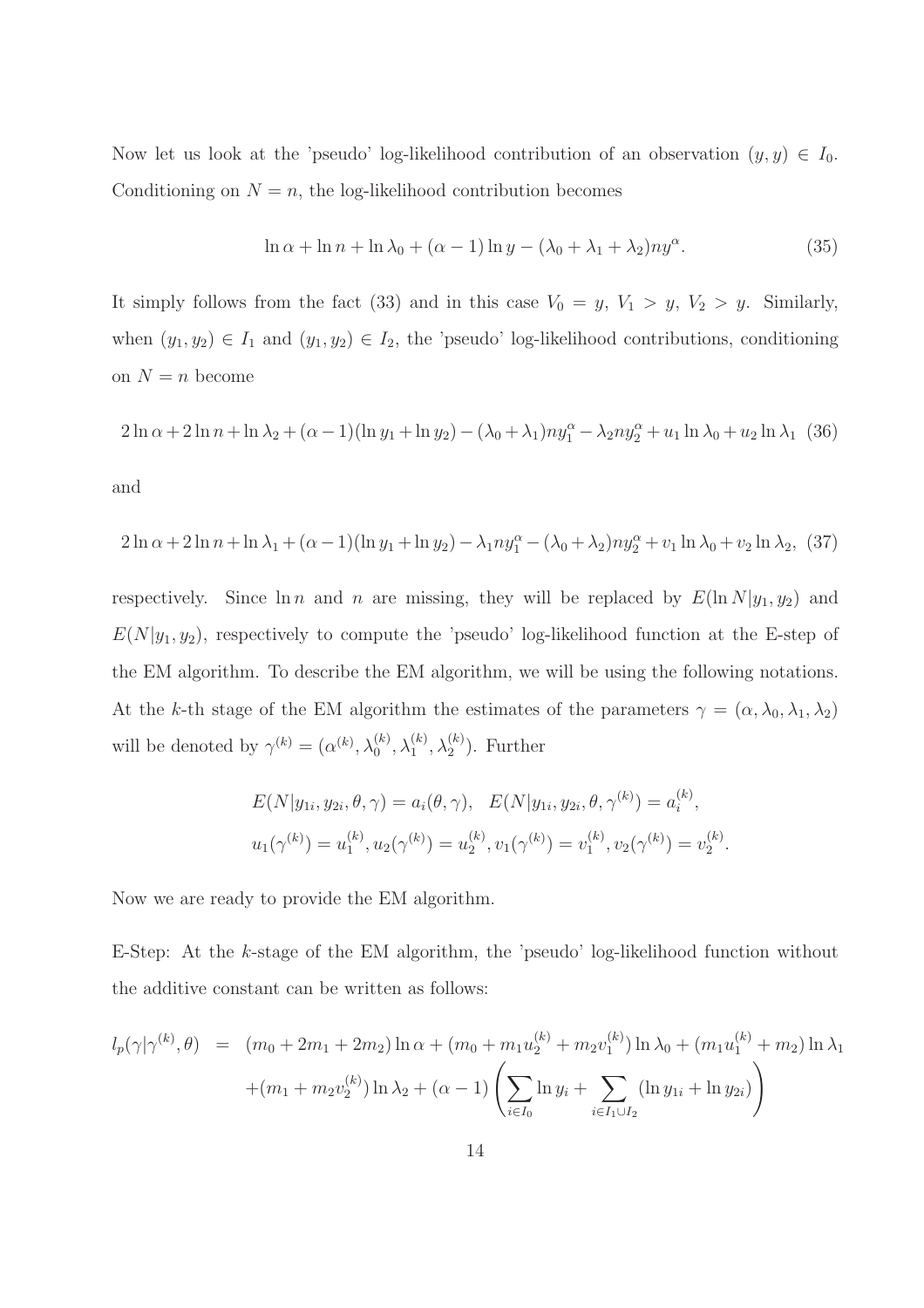$$
-\lambda_0 \left( \sum_{i \in I_0} a_i^{(k)} y_i^{\alpha} + \sum_{i \in I_1} a_i^{(k)} y_{1i}^{\alpha} + \sum_{i \in I_2} a_i^{(k)} y_{2i}^{\alpha} \right) -\lambda_1 \left( \sum_{i \in I_0} a_i^{(k)} y_i^{\alpha} + \sum_{i \in I_1 \cup I_2} a_i^{(k)} y_{1i}^{\alpha} \right) - \lambda_2 \left( \sum_{i \in I_0} a_i^{(k)} y_i^{\alpha} + \sum_{i \in I_1 \cup I_2} a_i^{(k)} y_{2i}^{\alpha} \right).
$$
 (38)

M-Step: It involves maximizing (38) with respect to the unknown parameters, namely  $\alpha$ ,  $\lambda_0$ ,  $\lambda_1$  and  $\lambda_2$ . Note that for foxed  $\alpha$ , the maximization with respect to the unknown parameters can be obtained as follows:

$$
\widehat{\lambda}_{0}(\alpha) = \frac{m_{0} + m_{1}u_{2}^{(k)} + m_{2}v_{1}^{(k)}}{\sum_{i \in I_{0}} a_{i}^{(k)}y_{i}^{\alpha} + \sum_{i \in I_{1}} a_{i}^{(k)}y_{1i}^{\alpha} + \sum_{i \in I_{2}} a_{i}^{(k)}y_{2i}^{\alpha}}
$$
\n(39)

$$
\widehat{\lambda}_{1}(\alpha) = \frac{m_{1}u_{1}^{(k)} + m_{2}}{\sum_{i \in I_{0}} a_{i}^{(k)}y_{i}^{\alpha} + \sum_{i \in I_{1} \cup I_{2}} a_{i}^{(k)}y_{1i}^{\alpha}}
$$
\n(40)

$$
\widehat{\lambda}_{2}(\alpha) = \frac{m_{1} + m_{2}v_{2}^{(k)}}{\sum_{i \in I_{0}} a_{i}^{(k)}y_{i}^{\alpha} + \sum_{i \in I_{1} \cup I_{2}} a_{i}^{(k)}y_{2i}^{\alpha}}.
$$
\n(41)

Substituting  $\hat{\lambda}_i(\alpha)$ , for  $i = 1, 2, 3$ , in (38) we can obtain the profile 'pseudo' log-likelihood function  $l_p(\alpha, \widehat{\lambda}_0(\alpha), \widehat{\lambda}_1(\alpha), \widehat{\lambda}_2(\alpha))$ , and by taking the second derivative with respect to  $\alpha$ , it can be easily shown that the profile 'pseudo' log-likelihood function is an unimodal function of  $\alpha$ . Hence it has a unique maximum. The unique maximum  $\hat{\alpha}$  at the k-th stage can be obtained by solving the following fixed point type equation

$$
g(\alpha) = \alpha,\tag{42}
$$

where

$$
h(\alpha) = \left[ \widehat{\lambda}_{0}(\alpha) \left( \sum_{i \in I_{0}} a_{i}^{(k)} y_{i}^{\alpha} \ln y_{i} + \sum_{i \in I_{1}} a_{i}^{(k)} y_{1i}^{\alpha} \ln y_{1i} + \sum_{i \in I_{2}} a_{i}^{(k)} y_{2i}^{\alpha} \ln y_{2i} \right) + \widehat{\lambda}_{1}(\alpha) \left( \sum_{i \in I_{0}} a_{i}^{(k)} y_{i}^{\alpha} \ln y_{i} + \sum_{i \in I_{1} \cup I_{2}} a_{i}^{(k)} y_{1i}^{\alpha} \ln y_{1i} \right) + \widehat{\lambda}_{2}(\alpha) \left( \sum_{i \in I_{0}} a_{i}^{(k)} y_{i}^{\alpha} \ln y_{i} + \sum_{i \in I_{1} \cup I_{2}} a_{i}^{(k)} y_{2i}^{\alpha} \ln y_{2i} \right) - \left( \sum_{i \in I_{0}} \ln y_{i} + \sum_{i \in I_{1} \cup I_{2}} (\ln y_{1i} + \ln y_{2i}) \right) \right], \tag{43}
$$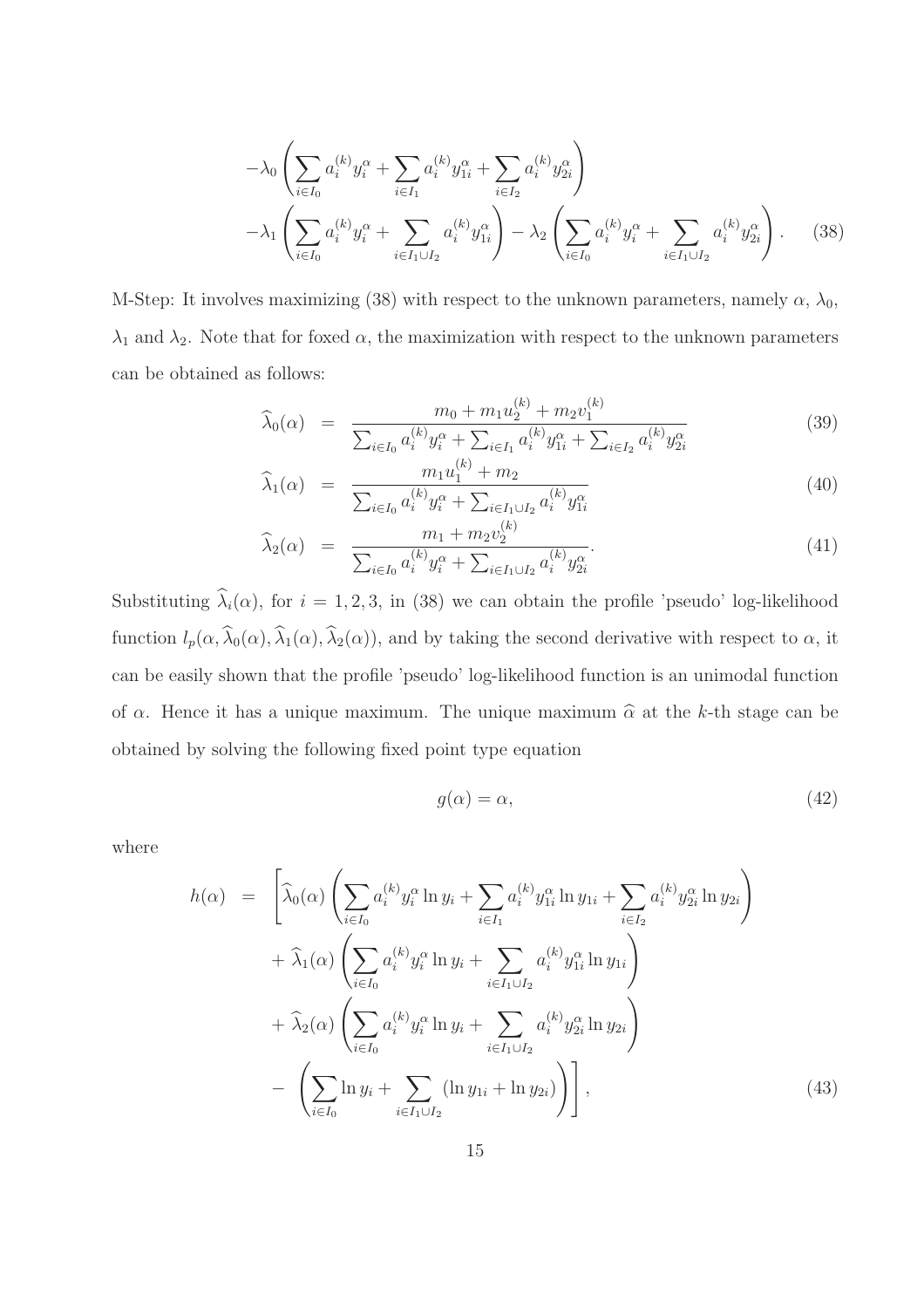then

$$
g(\alpha) = \frac{m_0 + 2m_1 + 2m_2}{h(\alpha)}.
$$
\n(44)

Very simple iterative procedure can be used to solve the non-linear equation (42), for example  $\alpha^{(j+1)} = g(\alpha^{(j)})$ , where  $\alpha^{(j)}$  is the estimate of  $\alpha$  at the j-th iterate, works very well in this case. Hence, we suggest use the following algorithm:

- Step 1: At the k-th stage using  $\gamma^{(k)}$ , obtain  $u_1^{(k)}$  $\binom{k}{1}, u_2^{(k)}$  $\binom{k}{2}, \upsilon_1^{(k)}$  $\binom{k}{1}, \upsilon_2^{(k)}$  $\frac{1}{2}$ .
- Step 2: Solve (42), to obtain  $\alpha^{(k+1)}$ .
- Step 3: Once  $\alpha^{(k+1)}$  is obtained, obtain  $\lambda_0^{(k+1)}$  $\lambda_0^{(k+1)}, \lambda_1^{(k+1)}$  $\lambda_1^{(k+1)}$  and  $\lambda_2^{(k+1)}$  $2^{(\kappa+1)}$ . Hence we obtain  $\gamma^{(k+1)}$ , and go back to Step 1.

Continue the process unless convergence is obtained.

Note that in case of  $BEG(\theta, \lambda_0, \lambda_1, \lambda_2)$ , the above EM algorithm can be easily modified by replacing  $\alpha = 1$ , throughout. In this case at the M-step, the solutions can be obtained explicitly.

### 5 Data Analysis

### 5.1 SIMULATED DATA

In this section we have analyzed one simulated data set to show how the proposed EM algorithm works in practice. The generation of random samples from a BWG( $\theta$ ,  $\alpha$ ,  $\lambda_0$ ,  $\lambda_1$ ,  $\lambda_2$ ) is simple. The following algorithm can be used for that purpose.

#### Algorithm:

1. Generate n from  $GM(\theta)$ .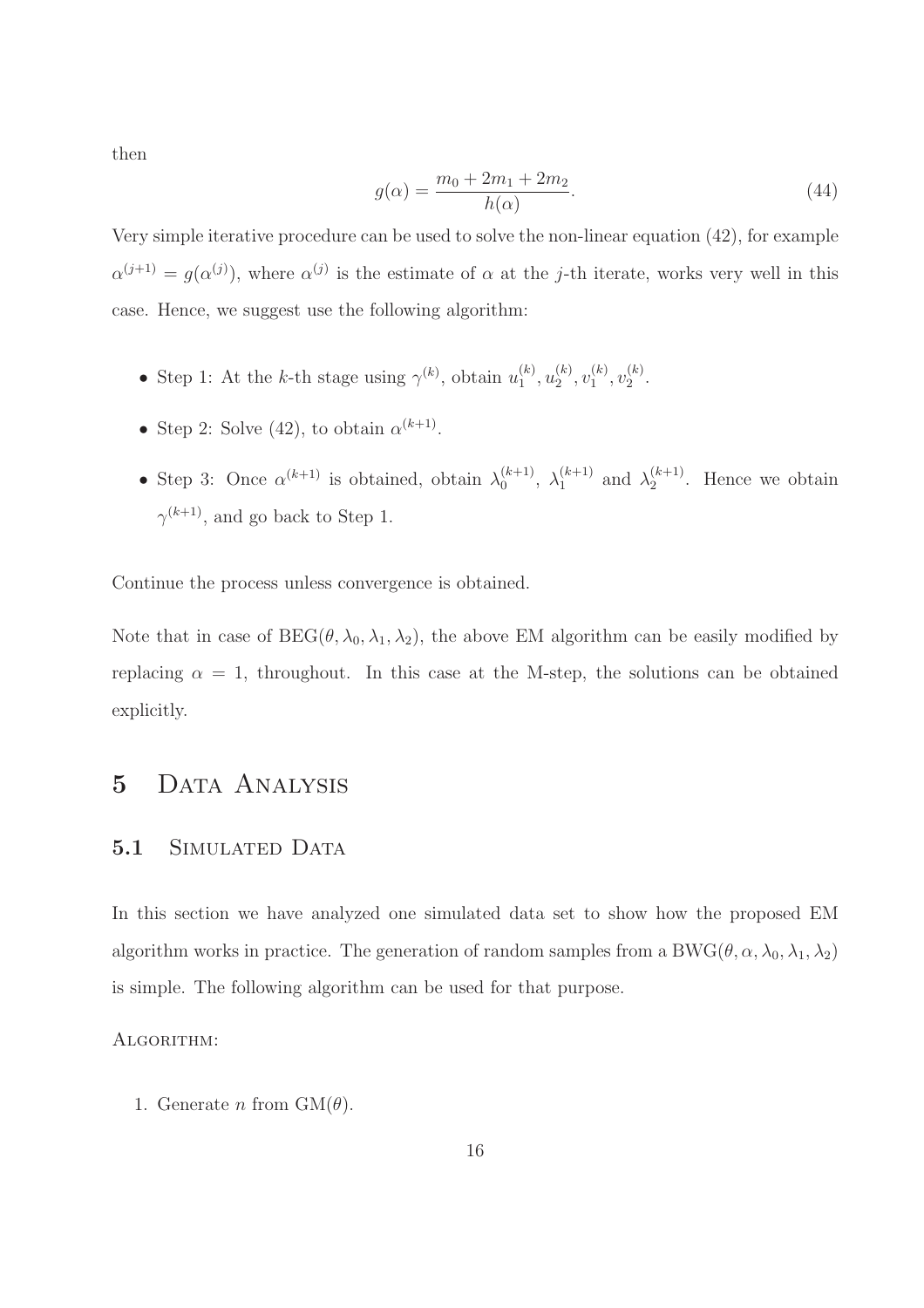| S.N. |        |        | S.N. |        |        | S.N. |        |        |
|------|--------|--------|------|--------|--------|------|--------|--------|
|      | 0.5405 | 0.3133 | 2.   | 0.1657 | 0.2830 | 3    | 1.2877 | 0.9139 |
| 4.   | 0.4777 | 0.3620 | 5.   | 0.5065 | 0.9563 | 6.   | 0.4009 | 0.6170 |
| 7.   | 0.2147 | 0.2361 | 8.   | 0.5282 | 0.5282 | 9.   | 0.2760 | 0.2760 |
| 10.  | 0.1006 | 0.1006 | 11.  | 0.5793 | 0.4274 | 12.  | 0.3073 | 0.3073 |
| 13.  | 0.3395 | 0.6090 | 14.  | 0.2888 | 0.2888 | 15.  | 0.3262 | 0.2634 |
| 16.  | 0.3919 | 0.9232 | 17.  | 0.4929 | 0.2192 | 18.  | 0.7873 | 1.3645 |
| 19.  | 0.4425 | 0.4425 | 20.  | 0.8439 | 0.5858 | 21.  | 0.1734 | 0.5460 |
| 22.  | 0.5660 | 0.6563 | 23.  | 0.2925 | 0.8118 | 24.  | 0.1710 | 0.2258 |
| 25.  | 0.9225 | 0.8032 |      |        |        |      |        |        |

Table 1: Simulated data from  $BWG(0.5, 2.0, 1.0, 1.0, 1)$ .

- 2. Generate  $\{v_{01}, \ldots, v_{0n}\}$  from WE( $\alpha, \lambda_0$ ), similarly,  $\{v_{11}, \ldots, v_{1n}\}$  from WE( $\alpha, \lambda_1$ ) and  ${v_{21}, \ldots, v_{2n}}$  from  $WE(\alpha, \lambda_2)$ .
- 3. Obtain  $u_{1k} = \min\{v_{0k}, v_{1k}\}\$ and  $u_{2k} = \min\{v_{0k}, v_{2k}\}\$ , for  $k = 1, \ldots, n$ .
- 4. Compute the desired  $(y_1, y_2)$  as  $y_1 = \min\{u_{11}, \ldots, u_{1n}\}\$  and  $y_2 = \min\{u_{21}, \ldots, u_{2n}\}\$ .

We have generated a sample of size 25 from a BWG distribution, with  $\theta = 0.5$ ,  $\alpha = 2.0$ ,  $\lambda_0$ = 1.0,  $\lambda_1$  = 1.0,  $\lambda_2$  = 1.0, and they are presented in Table 1. In this case  $m_0 = 6$ ,  $m_1 = 8$ and  $m_2 = 11$ .

We have started the iteration with  $\alpha^{(0)} = \lambda_0^{(0)} = \lambda_1^{(0)} = \lambda_2^{(0)} = 1.0$ . For fixed  $\theta$ , we have used the EM algorithm as described in the previous section. For each fixed  $\theta$ , the profile 'pseudo' log-likelihood function is an unimodal function of  $\alpha$ . The maximum of the profile 'pseudo' log-likelihood function is obtained by solving the fixed point type algorithm (42). The iteration stops when the relative difference between two iterates is less than 10<sup>−</sup><sup>5</sup> . A typical profile 'pseudo' log-likelihood function for  $\theta = 0.6$ , is provided in Figure 2. Finally we obtain the profile log-likelihood function of  $\theta$ , and the profile log-likelihood function of  $\theta$ is provided in Figure 3.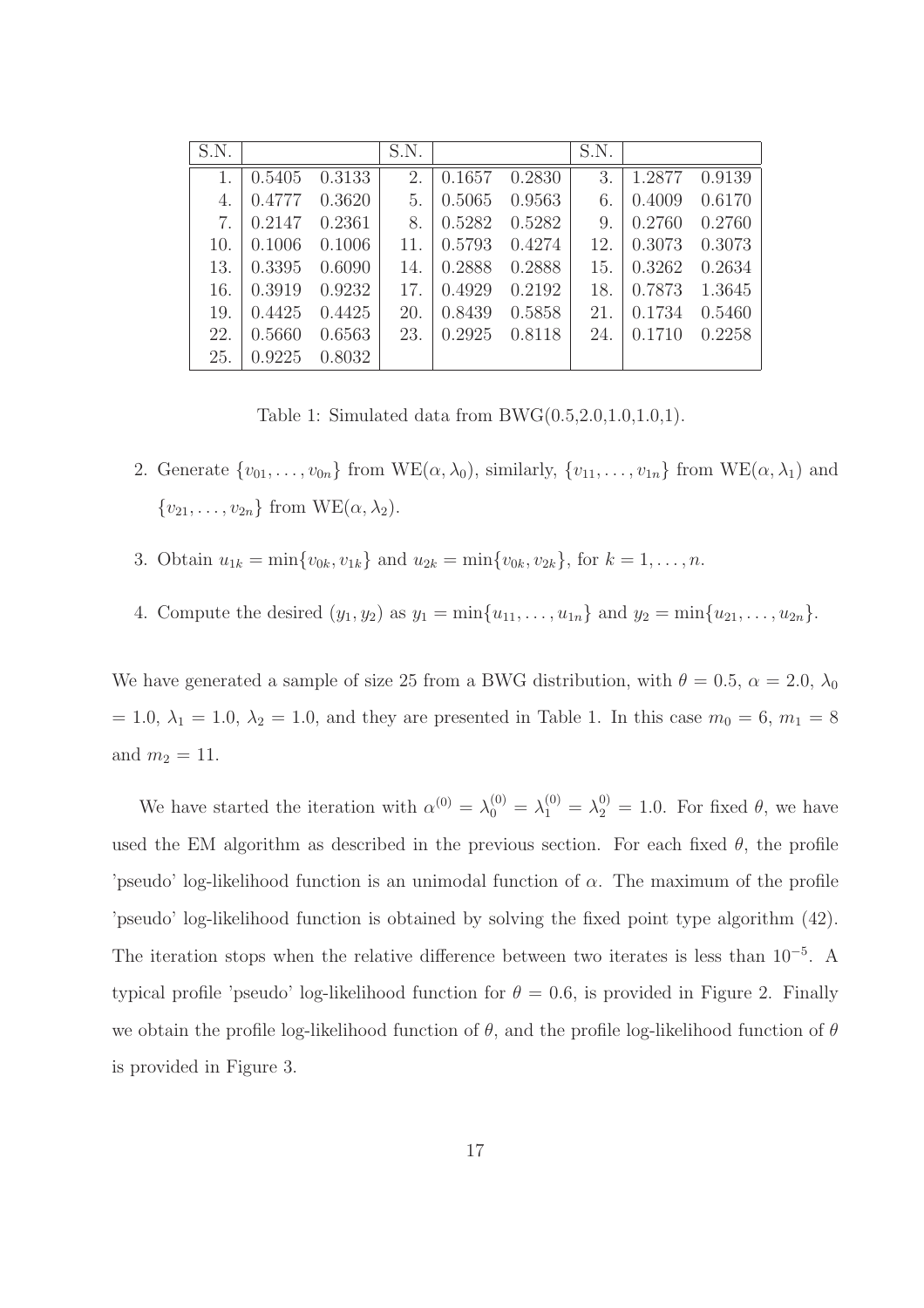

Figure 2: Profile 'pseudo' log-likelihood function of  $\alpha$ , for  $\theta = 0.6$ , at the second iteration for the simulated data.



Figure 3: Profile log-likelihood function of  $\theta$  for the simulated data .

The final estimates are as follows:

$$
\hat{\theta} = 0.6805
$$
,  $\hat{\alpha} = 2.2302$ ,  $\hat{\lambda}_0 = 0.9124$ ,  $\hat{\lambda}_1 = 1.3461$   $\hat{\lambda}_2 = 0.9883$ .

The associated 95% confidence intervals are

$$
0.6805 \pm 0.2115
$$
,  $2.2302 \pm 0.7312$ ,  $0.9124 \pm 0.3312$ ,  $1.3461 \pm 0.4011$ ,  $0.9883 \pm 0.3127$ ,

respectively. For all  $\theta$ , the EM algorithm converges within 15 iterations, and it seems that the proposed EM algorithm works quite well for this model.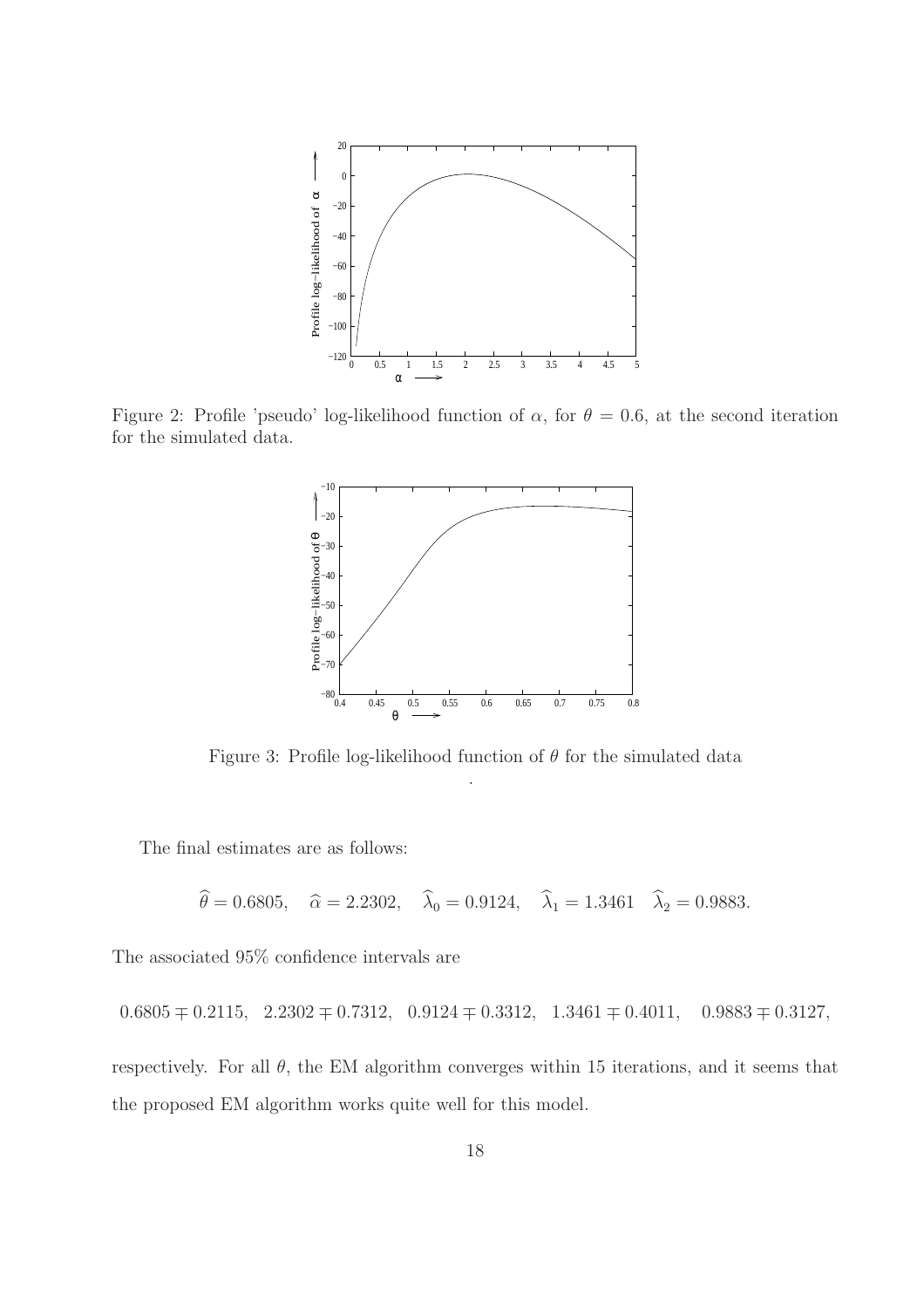#### 5.2 REAL DATA SET

In this section we have analyzed one real data set to see how the proposed model works for analyzing real bivariate data set. This data set was first analyzed by Meintanis (2007) using Marshall-Olkin bivariate exponential model and later it was analyzed by Kundu and Dey (2009) using Marshall-Olkin bivariate Weibull model. The data set represents the English soccer data played during 2004-2006, and it is available in Meintanis (2007). It represents soccer data where at least one goal has been scored by a kick goal (like penalty kick, foul kick or any other direct kick) by any team and one goal has been scored by the home team. Here the bivariate data  $(Y_1, Y_2)$ , where  $Y_1$  represents the time in minutes of the first kick goal scored by any team, and  $Y_2$  represents the first goal scored by the home team. Note that all possibilities are there, namely (i)  $Y_1 > Y_2$ , (ii)  $Y_1 < Y_2$  and (iii)  $Y_1 = Y_2$ .

Meintanis (2007) observed that the MOBE model does not fit well as one of marginals does not have constant empirical hazard function. Kundu and Dey (2009) observed, using the scaled TTT plots, see Aarset (1987), that both the marginals have increasing failure rates. Therefore, the proposed BWG model may be used for analyzing this data set. Before analyzing the data we have divided all the data points by 100, mainly for computational purposes, and it is not going to affect the inferential procedure.

We have started EM algorithm with the same initial guesses as before, namely  $\lambda_0 =$  $\lambda_1 = \lambda_2 = 1$ , and we have used the same stopping criterion as in the previous example. The profile log-likelihood function is an unimodal function, and it has been provided in Figure 4. For each  $\theta$ , the EM algorithm converges within 10 iterations. The final estimates of the unknown parameters are

$$
\hat{\theta} = 0.6307, \quad \hat{\alpha} = 1.7221, \quad \hat{\lambda}_0 = 1.3010, \quad \hat{\lambda}_1 = 0.8759 \quad \hat{\lambda}_2 = 2.0448,
$$

the corresponding log-likelihood value is -5.294, and the associated 95% confidence intervals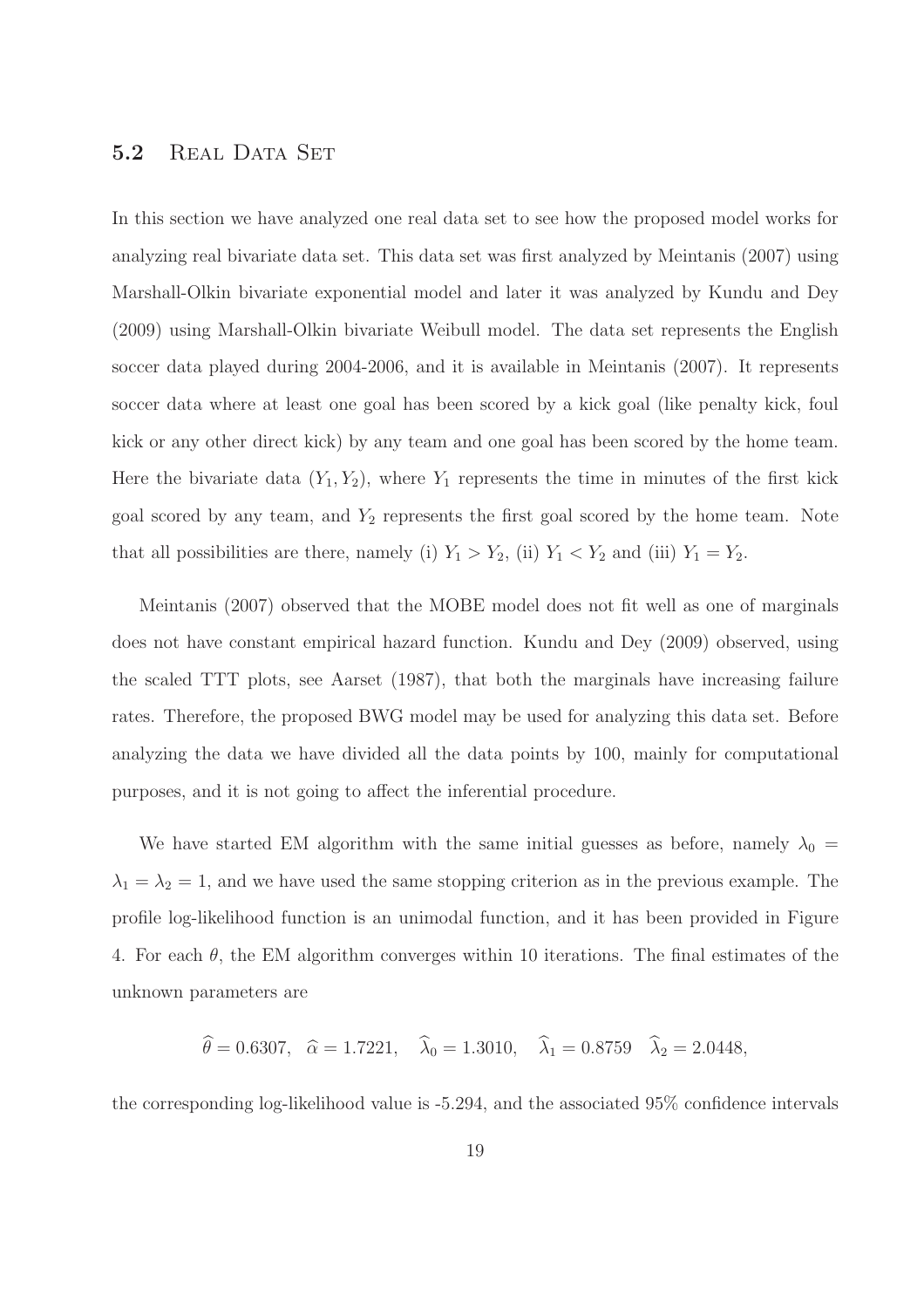

Figure 4: Profile log-likelihood function of  $\theta$  for the soccer data .

are as follows;

 $0.6307 \pm 0.1988$   $1.7221 \pm 0.6238$   $1.3010 \pm 0.5467$   $0.8759 \pm 0.3879$   $2.0448 \pm 0.7854$ .

One natural question is how good the proposed BWG model fits the data. Although, there are several goodness of fit tests available for any arbitrary univariate distribution function, not much is available for a general bivariate distribution function. Based on Theorem 3.2, we fit UWG distribution to the two marginals and the minimum. We report the Kolmogorov-Smirnov distances and the associated  $p$  values in Table 2. It indicates BWG can be used for analyzing this bivariate data set. Now to compare the results with the fitted MOBW model,

| Distribution        | KS Distance | <i>p</i> Value |
|---------------------|-------------|----------------|
| Y1                  | 0.1524      | 0.3566         |
| $Y_{2}$             | 0.1628      | 0.2806         |
| $\min \{Y_1, Y_2\}$ | 0.1355      | 0.5056         |

Table 2: Kolmogorov-Smirnov distances and the associated p values

we compare the maximized log-likelihood values of the two fitted models. From Kundu and Dey (2009), it is observed that the maximized log-likelihood value for the MOBW model is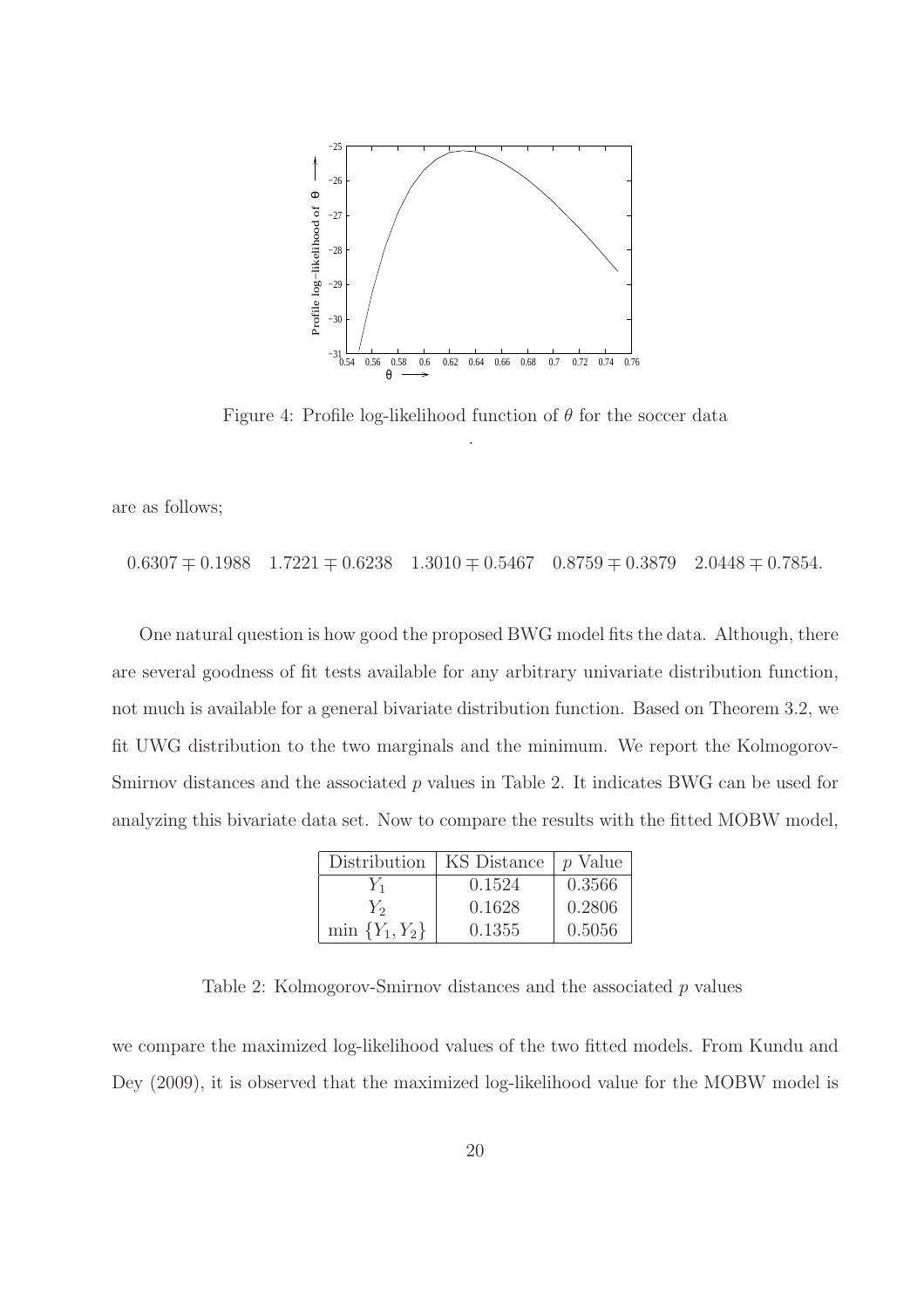-13.118. Therefore, based on either AIC or BIC, we prefer BWG than MOBW for this data set.

### 6 Conclusions

In this paper we have proposed a new five-parameter bivariate distribution which is a generalization of the Marshall-Olkin bivariate exponential and Weibull distributions. The proposed distribution is a very flexible distribution, and it has a physical interpretation also. EM algorithm has been used to compute the MLEs of the unknown parameters, and it is observed that the proposed algorithm works quite effectively in this case.

It should be mentioned that in this paper we have proposed the bivariate model, but along the same line multivariate generalization is also possible. Development of different properties and proper estimation procedure will be of interest. More work is needed along that direction.

### Acknowledgements:

The authors would like to thank two unknown referees and the associate editor for their constructive suggestions, which has helped to improve the presentation of the paper significantly.

# References

[1] Aarset, M. V. (1987), "How to identify a bathtub hazard rate", IEEE Transactions on Reliability, vol. 36, 106 - 108.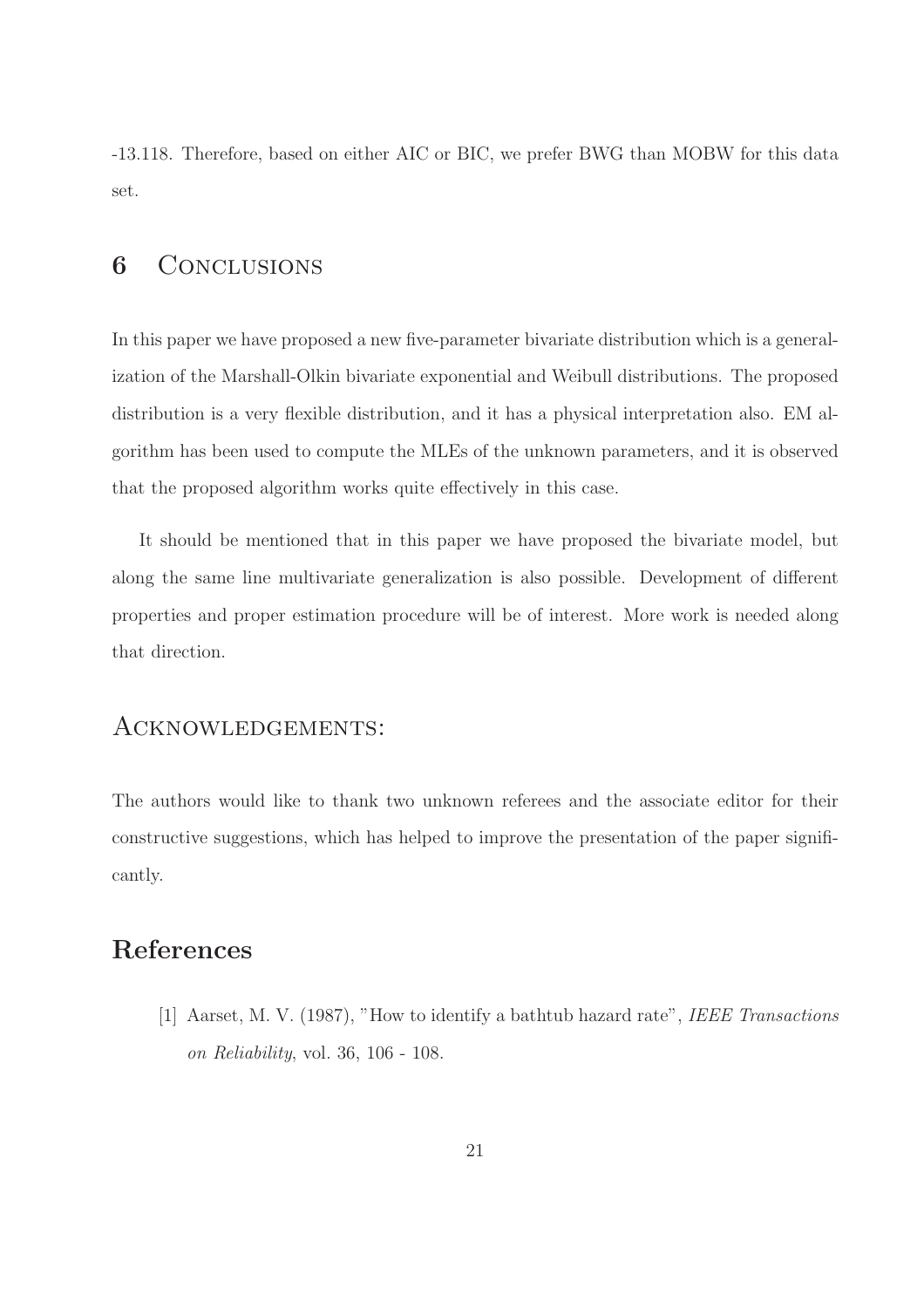- [2] Barreto-Souza, W. (2012), "Bivariate gamma-geometric law and its induce Levy process", Journal of Multivariate Analysis, vol. 109, 130 -145.
- [3] Dinse, G.E. (1982), "Non-parametric estimation of partially incomplete time and types of failure data", Biometrics, vol. 38, 417431.
- [4] Franco, M. and Vivo, J-M (2010), "A multivariate extension of Sarhan and Balakrishnan bivariate distribution and its ageing and dependence properties", Journal of Multivariate Analysis, vol. 101, 491 - 499.
- [5] Franco, M., Kundu, D. and Vivo, J-M (2011), " Multivariate Extension of Modified Sarhan-Balakrishnan Bivariate Distribution", Journal of Statistical Planning and Inference, vol. 141, 3400 - 3412.
- [6] Ghitany, M.E., Al-Hussaini, E.K. and Al-Jarallah, R.A. (2005), "Marshall-Olkin extended Weibull distribution and its application to censored data", Journal of Applied Statistics, vol. 32, 1025 - 1034.
- [7] Ghitany, M.E., Al-Awadhi, F.A. and Alkhalfan, L.A. (2007), "Marshall-Olkin extended Lomax distribution and its application to censored data", Communications in Statistics - Theory and Methods, vol. 36, 1855 - 1866.
- [8] Kundu, D. (2004), "Parameter estimation for partially complete time and type of failure data", Biometrical Journal, vol. 46, 165 - 179.
- [9] Kundu, D. and Dey, A. (2009), "Estimating the parameters of the Marshall-Olkin bivariate Weibull distribution by EM algorithm", Computational Statistics and Data Analysis, vol. 53, 956 - 965.
- [10] Kundu, D. and Gupta, R. D. (2009), "Bivariate generalized exponential distribution", Journal of Multivariate Analysis, vol. 100, 581 - 593.